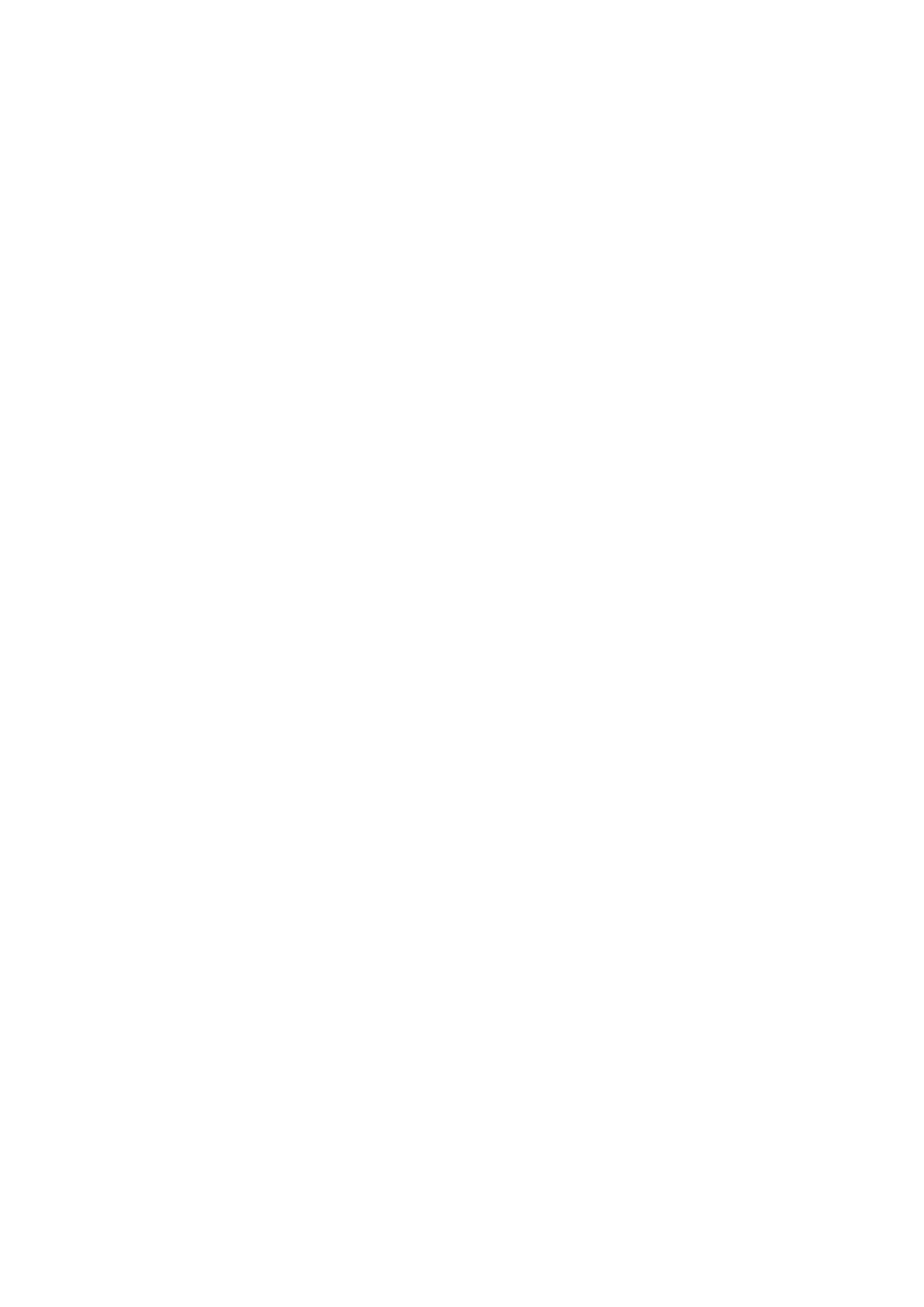# **17** The design, administration, and potential revenue of tobacco excises

*Emil M. Sunley, Ayda Yurekli, and Frank J. Chaloupka* 

**This chapter discusses the design and administration of tobacco excise taxes. With respect to design, the issues reviewed here include the choice of tobacco products to excise, the treatment of imports, and the choice of specific taxes (based on quantity) versus** *ad valorem* **taxes (based on value). We also briefly discuss the impact of smuggling on tax revenues. With respect to tax administration, the issues discussed here include the use of registration and licensing to facilitate administration, bonding, physical control of tobacco products, and the use of tax stamps. Finally, the revenuegenerating potential of higher cigarette taxes is examined. Using data on tax revenues, tax rates, and prices, we calculate that an increase in cigarette taxes of 10% globally would raise cigarette tax revenues by nearly 7%, with relatively larger increases in revenues in high-income countries and smaller, but sizable, increases in revenues in lowincome and middle-income countries.**

# **17.1 Introduction**

The aim of this chapter is to provide brief information on the design and administration of tobacco excise taxes and to examine the likely outcome, for revenue generation, of an increase in cigarette taxes applied globally. The impact of tobacco taxes on tobacco consumption is not discussed in this chapter (see Chapter 10 for a detailed discussion of this issue).

# **17.2 The design of tobacco excises**<sup>1</sup>

17.2.1 Which tobacco products to excise?

Most governments impose tobacco excises primarily to raise revenue, although some have recently increased their taxes to discourage tobacco consumption and promote public health.Tobacco excises, and excises on alcoholic beverages and petroleum products, are a significant revenue source in most countries. Among the OECD countries in 1994, for example, excises raised amounts varying from 3% of total revenues (in the United States) to 23% (in Greece), with the majority of countries raising sums in the range between 6% and 11% of total revenues. Some low-income and middle-income countries raise more than 20% of their total revenues by excises, particularly those

<sup>&</sup>lt;sup>1</sup> For further discussion and sources, see Terra (1996), McCarten and Stotsky (1995), and Ferron (1984).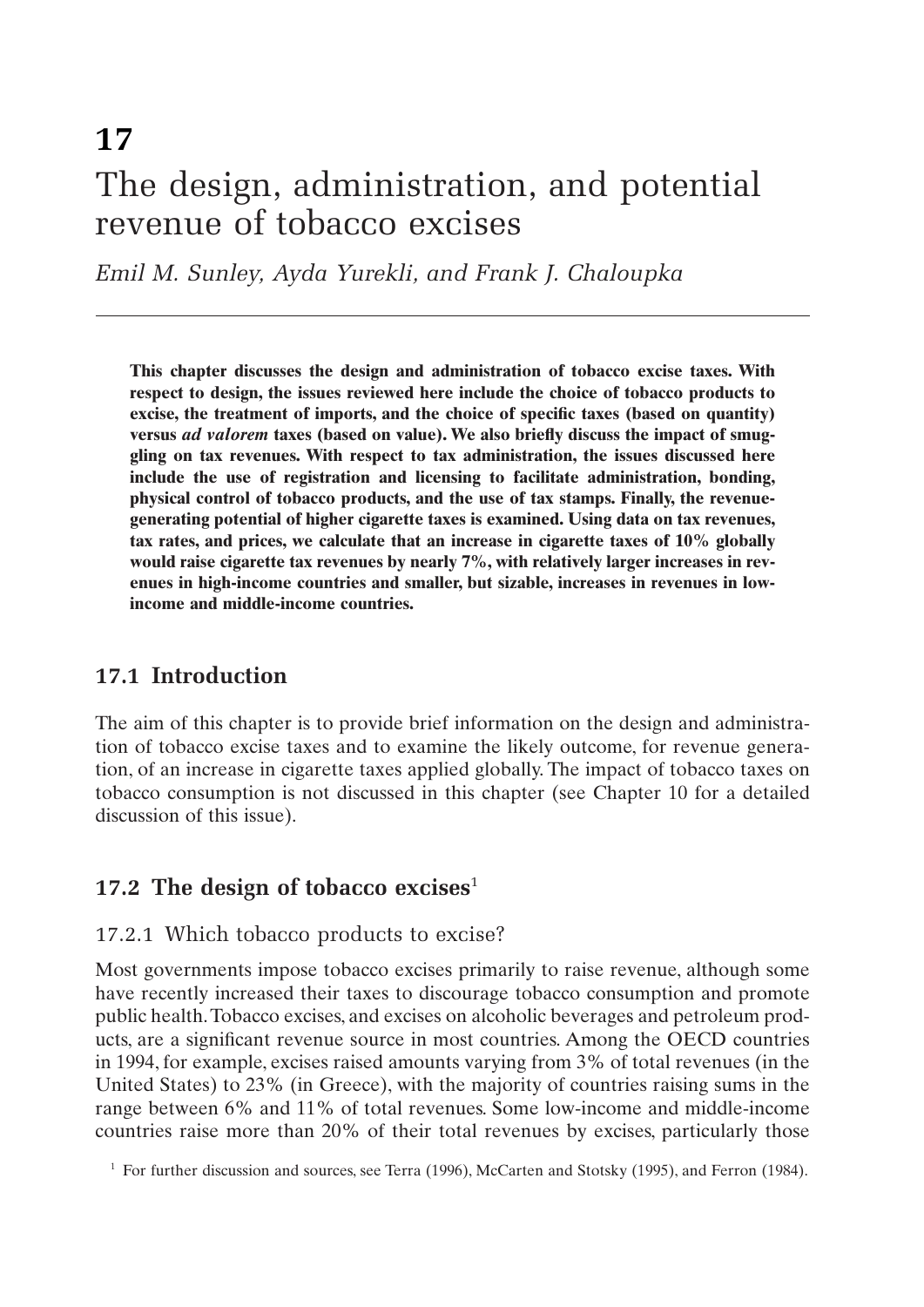countries that have not adopted a broad-based value-added tax (VAT) through the retail stage. The share of all excise taxes attributable to tobacco excise is substantial in most countries. A clear advantage of tobacco excises is that they are easier to administer than broad-based consumption taxes or direct taxes on income.

Cigarettes are the primary tobacco product and generally account for more than 90% of the revenue from tobacco excises. It is customary, however, for countries to tax all types of tobacco—cigarettes, cigars, pipe tobacco, snuff, or chewing tobacco although the tax rates on tobacco products other than cigarettes are typically lower. All tobacco products compete with each other and all have health effects that warrant a tax. Many countries excise hand-rolling tobacco to eliminate any tax incentive to 'roll your own'. A system that imposes differential taxes and, consequently, results in significant differences in prices, can lead consumers to substitute away from relatively highly priced products towards those with lower prices. For example, when Egypt increased its tax on manufactured cigarettes but not on *shisha* tobacco (a type of pipe tobacco), *shisha* smoking increased while cigarette smoking declined (Townsend 1998).

#### 17.2.2 Treatment of imports

The best international practice is to impose excises on the destination basis, under which imports are taxed and exports are freed of tax. Moreover, excises should apply equally to goods that are imported or domestically produced. This ensures that the excises apply uniformly to all domestic consumption of the excisable goods. Under the General Agreement on Tariffs and Trade, countries may impose compensatory taxes on imports and may exempt, or remit, taxes on exports, but they are not required to do so. Discrimination is also forbidden: imported products shall 'not be subject, directly or indirectly, to internal taxes or internal charges of any kind in excess of those applied directly or indirectly to like domestic products' (Terra 1996). In general, the principle of non-discrimination requires that a country levy an identical excise on domestic products and the same or similar products imported from other member countries.

Most countries follow the practice of excising imports and not taxing exports, although a few countries (Pakistan, for example) follow the old Commonwealth tradition that excises are levied on domestic production alone.Though in theory import duties can be coordinated with excises that apply only to domestic products, there can be difficulties in doing so, particularly when import prices are subject to change.

Most countries impose both a customs duty and an excise tax on excisable imports specifying the excise base for *ad valorem* excises as the price plus the customs duty. Although following this procedure appears to result in a tax on a tax, it ensures that a customs duty of, say, 10% will raise the cost of an imported good by 10% even when the imported good is subject to the excise tax. Consider this illustration. If the customs value is 100, a customs duty of 10% increases the cost to 110. If the customs duty is included in the base of the excise tax, a 20% excise tax will increase the cost further to 132. This cost is 10% higher than if the import were subject only to the excise tax (i.e. 132 is 10% higher than 120). Similarly, most countries that impose value-added taxes impose them on a base that includes any excise tax and customs duty. A VAT of 10% will raise the cost of the good by 10%, even when the good is subject to an excise tax (or a customs duty).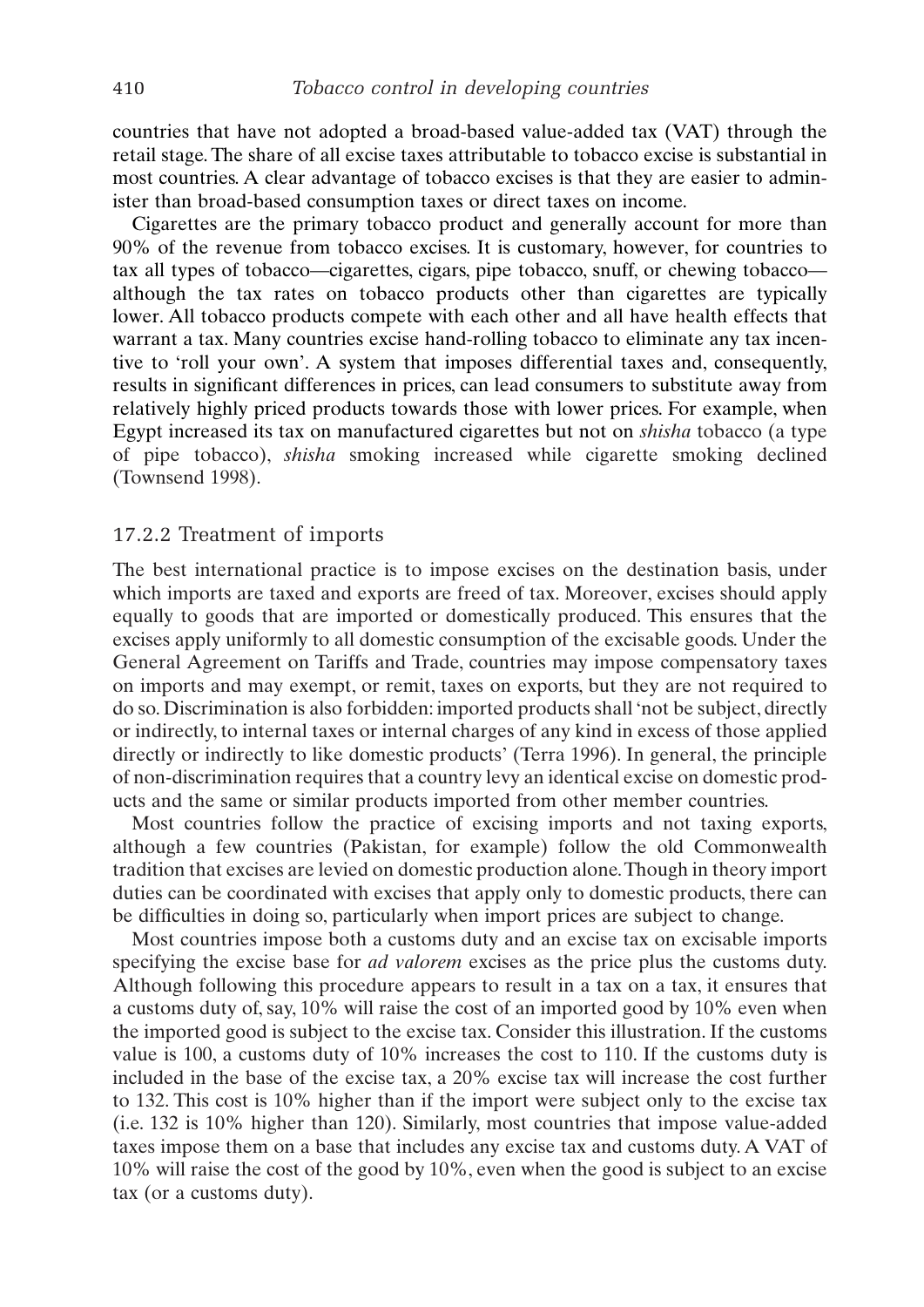#### 17.2.3 Specific taxes versus *ad valorem* tax rates

Excises can be either specific taxes (based on quantity) or *ad valorem* (based on value). Many countries impose specific rates on certain excisable goods and *ad valorem* rates on other excisable goods, particularly for goods varying widely in quality, such as jewellery or fur coats, that would be difficult to assess under specific rates. The United States, for example, excises cigarettes and small cigars using specific rates but excises large cigars using *ad valorem* rates. Some countries impose specific minimum rates with *ad valorem* supplements on some excisable goods.

In the European Union (EU), the excise duty of each member country on cigarettes must consist of two parts: one *ad valorem* and one specific. The specific element must represent between 5% and 55% of the total tax burden (excise duty plus VAT) of the most popular price category (MPPC) sold in that country (usually, king-size filter brands). The combination of specific and *ad valorem* rates reflects a political compromise that 'blessed' the then-current tax regime for cigarettes in most EU countries.The minimum rates for other manufactured tobacco—cigars and cigarillos, hand-rolling tobacco, and other smoking tobacco—are expressed in *ad valorem* terms. Some countries, (Armenia, for example) impose a specific excise that serves as a floor under the general *ad valorem* tax. The taxpayer pays either the *ad valorem* tax or the specific excise, whichever is greater.

In general, tobacco taxes in low-income and middle-income countries are well below taxes in high-income countries; consequently, cigarette prices in low-income and middle-income countries are well below prices in high-income countries. Cigarette taxes, for example, account for two-thirds or more of the pack price in most highincome countries (with the notable exception of the United States), compared to half or less of the pack price in low-income and middle-income countries (see Table 17.1).

*Ad valorem* taxation has a multiplier effect as part of any increase in the consumer price goes to the government as tax revenue (Keen 1998). In contrast, specific excises protect the revenues from price wars or reductions. With an *ad valorem* tax, the government, in effect, 'subsidizes' the price reduction. Specific excises can facilitate revenue forecasts inasmuch as external influences may significantly change the buying patterns in regard to 'high-' or 'low-quality' products, even though the overall demand is relatively inelastic. The multiplier effect creates a disincentive to the manufacturer to improve a product's quality, while specific taxation encourages upgrading when variants of the product differ in quality. For example, specific excises may lead to greater consumption of the high-quality brands. Thus, when quality and variety are considered important in a type of product, economic theory points to specific taxation.

If a primary purpose of the excise is to discourage consumption of cigarettes, a strong case can be made for specific excises that would impose the same tax per cigarette. There are exceptions, however, since the tobacco industry is likely to seek ways to minimize the impact of these taxes on consumption. Townsend (1998), for example, describes how in the United Kingdom, the switch from a system where taxes were based on the weight of tobacco to a system in which they were imposed per cigarette led tobacco companies to market 'king-sized' and 'super king-sized' cigarettes, actually lowering the total tax per amount of tobacco smoked. Similarly, Evans and Farrelly (1998) found that increases in cigarette excise taxes, while significantly reducing smoking prevalence, led some continuing smokers to switch to longer cigarettes or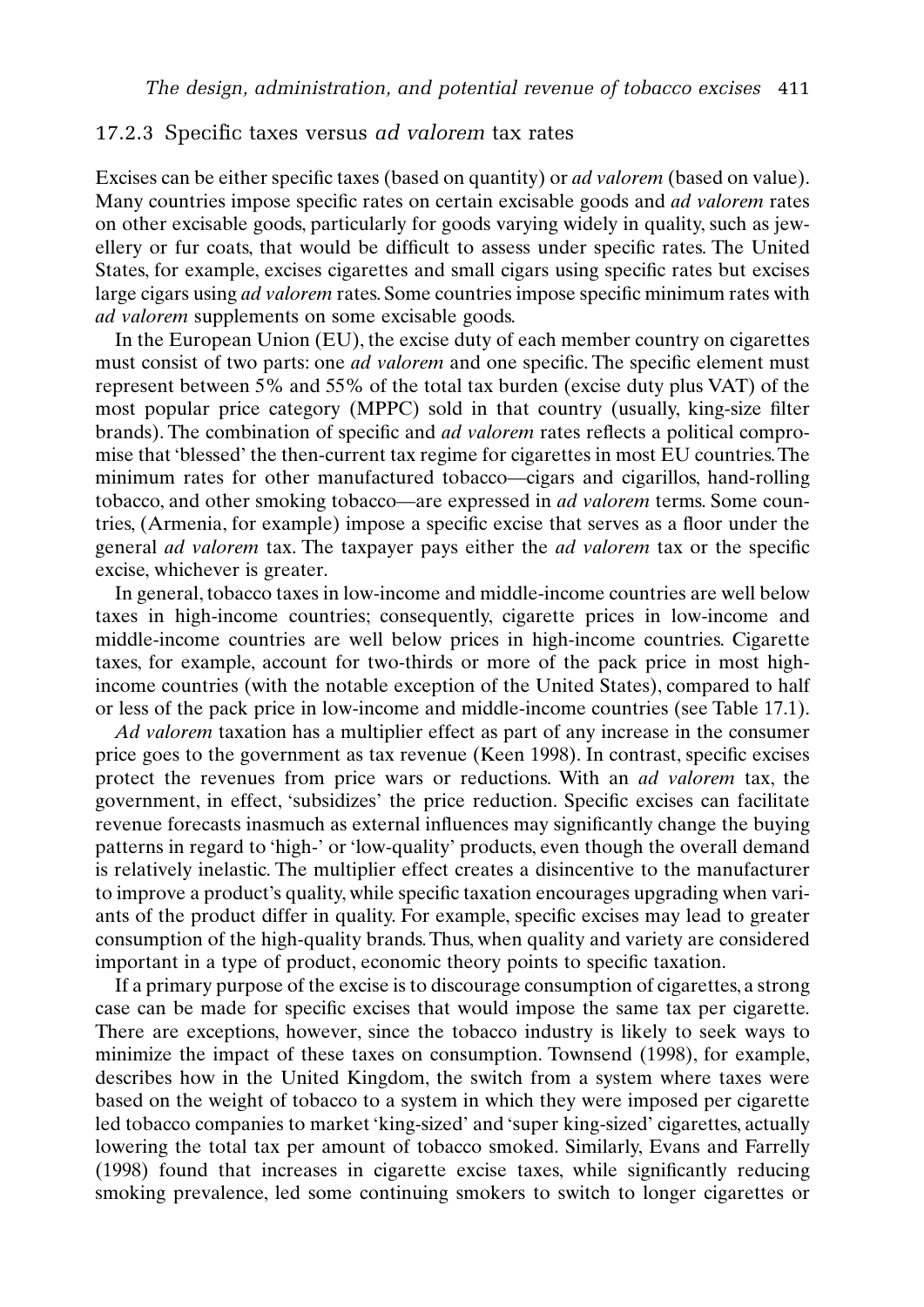|                                   | Tax (US\$)   | Tax as % of price |
|-----------------------------------|--------------|-------------------|
| High-income                       |              |                   |
| Australia                         | 3.15         | 65                |
| Austria                           | 2.16         | 73                |
| Belgium                           | 2.49         | 75                |
| Canada                            | 2.04         | 51                |
| Denmark                           | 4.38         | 84                |
| Finland                           | 3.28         | 73                |
| France                            | 2.17         | 75                |
| Germany                           | 2.43         | 72                |
| Ireland                           | 1.27         | 75                |
| Italy                             | 1.60         | 73<br>60          |
| Japan                             | 1.46         | 60                |
| Korea, Republic of<br>Netherlands | 0.46<br>2.15 | 72                |
| New Zealand                       | 3.19         | 68                |
| Norway                            | 5.47         | 78                |
| Portugal                          | 1.19         | 81                |
| Spain                             | 0.99         | 72                |
| Sweden                            | 3.16         | 69                |
| Switzerland                       | 1.45         | 52                |
| United Kingdom                    | 3.24         | 78                |
| <b>United States</b>              | 0.58         | 30                |
| Upper middle-income               |              |                   |
| Argentina                         | 0.97         | 70                |
| <b>Brazil</b>                     | 0.79         | 75                |
| Chile                             | 0.62         | 70                |
| Czech Republic                    | 0.0003       | 0.1               |
| Greece                            | 1.39         | 73                |
| Hungary                           | 0.22         | 42                |
| Malaysia                          | 0.23         | 33                |
| Mexico                            | 0.38         | 60                |
| Poland                            | 0.20         | 39                |
| Slovak Republic                   | 0.20         | 34                |
| Slovenia                          | 0.68         | 63                |
| South Africa                      | 0.44         | 33                |
| Lower middle-income               |              |                   |
| <b>Bolivia</b>                    | 0.20         | 61                |
| <b>Bulgaria</b>                   | 0.25         | 42                |
| Colombia                          | 0.03         | 45                |
| El Salvador                       | 0.28         | 42                |
| Indonesia                         | 0.0001       | 30                |
| Jamaica                           | 0.16         | 42                |
| Philippines                       | 0.14         | 63                |
| Thailand                          | 0.37         | 62                |
| Turkey                            | 0.22         | 42                |
| Venezuela                         | 0.04         | 50                |
| Low-income                        |              |                   |
| Albania                           | 0.20         | 70                |
| Armenia                           | 0.10         | 50                |
| Bangladesh                        | 0.03         | 30                |
| Cambodia                          | 0.01         | 20                |
| China                             | 0.08         | 38                |
| India (cigarettes)                | 0.28         | 75                |
| Pakistan                          | 0.21         | 73                |
| Sri Lanka                         | 0.25         | 24                |
| Vietnam                           | 0.04         | 36                |
| Zambia                            | 0.20         | 30<br>80          |
| Zimbabwe                          | 0.34         |                   |

**Table 17.1** Cigarette prices and taxes, selected countries, by income group

Source: Marketfile and World Bank Tobacco Survey 1989–1995.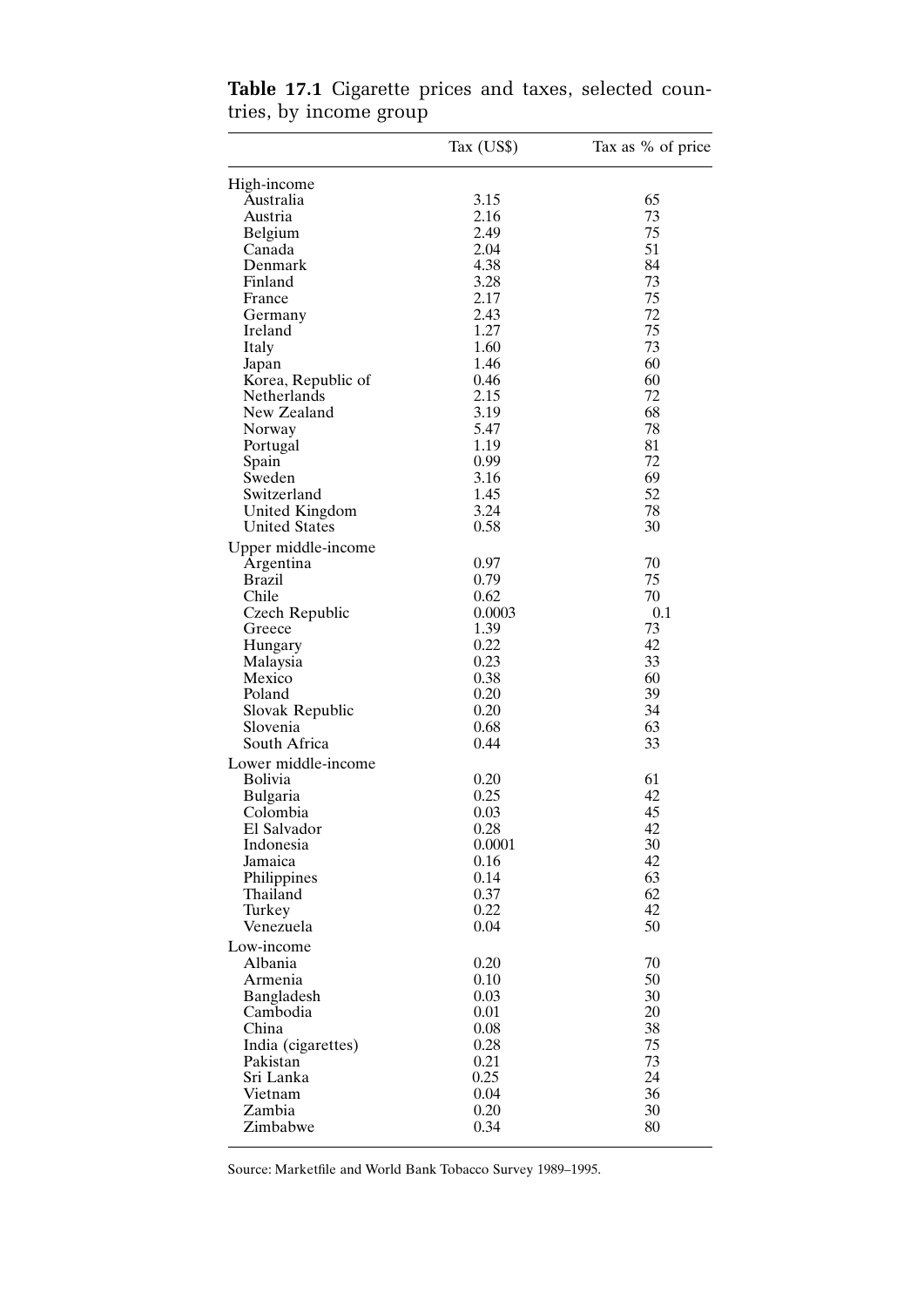brands with a higher yield of nicotine and tar. This has been interpreted by some as an increase in the quality of the average cigarette consumed (Barzel 1976; British American Tobacco 1994; Sobel and Garrett, 1997).

Some countries may favor *ad valorem* excises (or specific excises with several quality bands) if the cheaper brands of cigarettes are domestic products and the prestige brands are imported (or produced locally by foreign-controlled companies). *Ad valorem* excises in this situation will give greater protection to domestic producers. When there are large quality differentials between domestic and imported excisable products, import duties can be imposed on the imported product to offset the inherent effect that a specific excise is 'bad' for low-priced (lower quality) domestic production. When customs duties are imposed for protection, specific excises can be imposed on both domestic production and imports.

Specific excises have another advantage. They are easier to administer because it is necessary only to determine the physical quantity of the product taxed, and not to determine its value. An exception to this general rule would be situations where the government controls the retail price of the excised good and the price is changed only a few times a year. These taxes are generally collected at the manufacturing, wholesaling, or importing stage. Specific taxation, however, does require a precise definition of what constitutes 'one unit' of quantity. International experience suggests, for example, that it is easier to administer a cigarette excise if the unit of quantity is 1000 cigarettes than if the unit of quantity is a kilogram of fine cut tobacco.

Under *ad valorem* taxation, determining the value is particularly difficult when taxpayers use abusive transfer prices to reduce their tax liabilities. For example, if the *ad valorem* cigarette excise is a percentage of the manufacturer's price, the manufacturer may sell cigarettes to a related marketing company at an artificially low price, thus reducing its excise liability. It is just this problem that led the Philippines in 1996 to abandon *ad valorem* taxes on cigarettes in favor of specific excises. Similarly, as part of its 1996 tax reforms, the Russian Federation unified the excises on imported and domestic products, and adopted specific excises for cigarettes. Until then, specific excises had been imposed on the domestic production of cigarettes but imports had been subject to *ad valorem* excises.

The valuation problem of *ad valorem* taxation should not be overstated, however. The tax administration can be given the authority to make price adjustments in situations where under-pricing of excisable goods has reduced the excise tax base, and, for some products, the value is fairly readily determinable. For example, a solution to the valuation problem is to impose the *ad valorem* cigarette excises, which are collected from the manufacturer or importer, on the maximum retail price that is specified by the manufacturer and printed on the package. Penalties are imposed on any sales of cigarettes at prices in excess of the maximum retail price. This approach to *ad valorem* taxation may be cumbersome or unworkable if prices are changing rapidly as it creates a problem regarding the inventory of packaging materials pre-printed with the retail price.Another possible solution would be to impose the excise at the retail stage where most sales would be to final consumers. However, this solution would create serious problems for tax administration, as there are many more retailers than there are manufacturers and importers.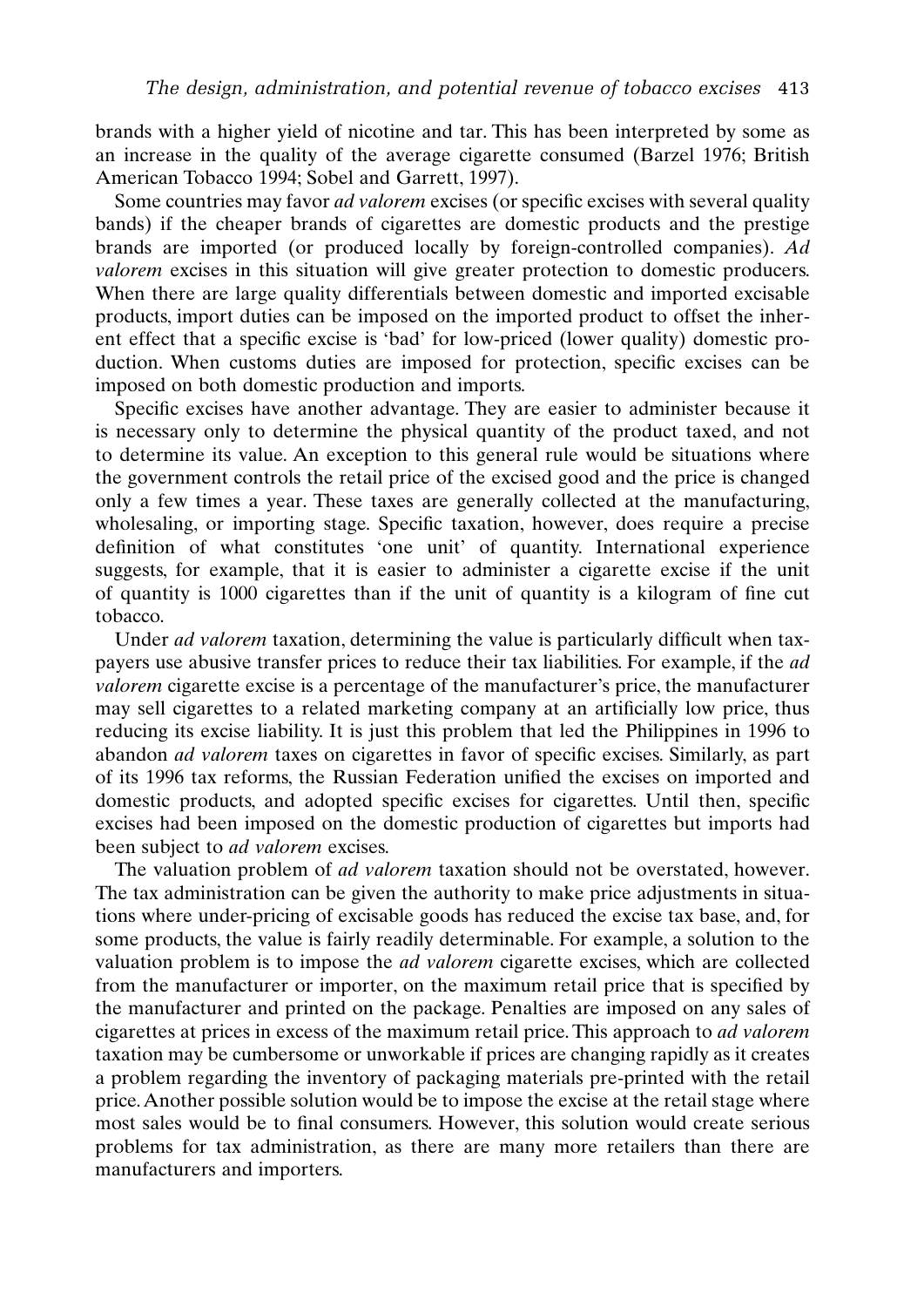International experience indicates that *ad valorem* taxes keep pace with inflation better than specific taxes. For example, in the United States, the federal specific tax on cigarettes remained unchanged (at 8 cents a pack) for 30 years, although states were regularly increasing their rates. *Ad valorem* taxes, however, are no guarantee that tax revenues will keep pace with inflation. Governments can adjust *ad valorem* rates to out-pace or lag inflation.

Specific taxes can keep pace with inflation if they are automatically adjusted by reference to the consumer price index (CPI).The CPI is the preferred index because once issued it is not revised, unlike some other price indicators such as the GDP deflator. Moreover, the concept of the CPI adjustment is judged to be understood by the public. Alternatively, specific excises could be adjusted to changes in the dollar or ECU exchange rate. However, it should be recognized that domestic currencies can appreciate relative to the dollar or the ECU, and when this occurs, excise rates, expressed in the domestic currency, would be reduced.

*Ad valorem* tax rates can be specified on a tax-exclusive basis (that is, net of tax) or a tax-inclusive basis (i.e. gross of tax). At one level it does not matter which way the *ad valorem* rates are specified as it easy to translate a tax-exclusive rate into a taxinclusive rate or vice versa. For example, a 100% tax-exclusive rate is exactly equivalent to a 50% tax-inclusive rate.<sup>2</sup> However, in countries other than the former Soviet Union, excise rates usually are specified on a tax-exclusive basis because these rates are more transparent than tax-inclusive ones, especially when considering excise rates in conjunction with rates for the VAT and trade taxes that are normally expressed in tax-exclusive terms. Some countries collect excises from manufacturers and importers but impose them on the retail price. The retail price may be fixed by the government or it could be the manufacturers' suggested price of the maximum retail price set by the manufacturer.When the tax is imposed on the retail price, the tax may be expressed in tax-inclusive terms. The use of tax inclusive rates in the former Soviet Union may have reflected the old view that the final price is given and the excise tax should capture a share of the margin. In contrast, an excise tax in a market economy is treated as a cost added onto the sales price, which is easier for consumers to grasp if the excises are specified on a tax-exclusive basis.

On balance, given the weak tax administrations in most developing and transition countries, specific excises on cigarettes automatically adjusted for inflation should be preferred to *ad valorem* excises. These specific taxes could be adjusted *automatically* whenever the CPI has increased by more than, say, 5% since the previous adjustment. It is critical that the inflation adjustment be automatic: that is, it should be made by administrative order, and should not require a decision by an executive agency or approval by a legislative body.

Finally, in countries where the production and sale of tobacco products is monopolized by the state, the taxation of these products may be less obvious, but nonetheless important. Rather than levying a specific or *ad valorem* tax, the government collects revenues by increasing the prices of the tobacco products it produces and/or distributes. The indirect taxation resulting from a state monopoly on tobacco products can generate substantial government revenues from tobacco. For example, in Taiwan, the

<sup>&</sup>lt;sup>2</sup> If t<sub>n</sub> is the tax inclusive rate and t<sub>e</sub> is the tax exclusive tax rate, both expressed in percentage terms, then  $t_n = 100t_e/(100 + t_e)$  and  $t_e = 100t_n/(100 - t_n)$ .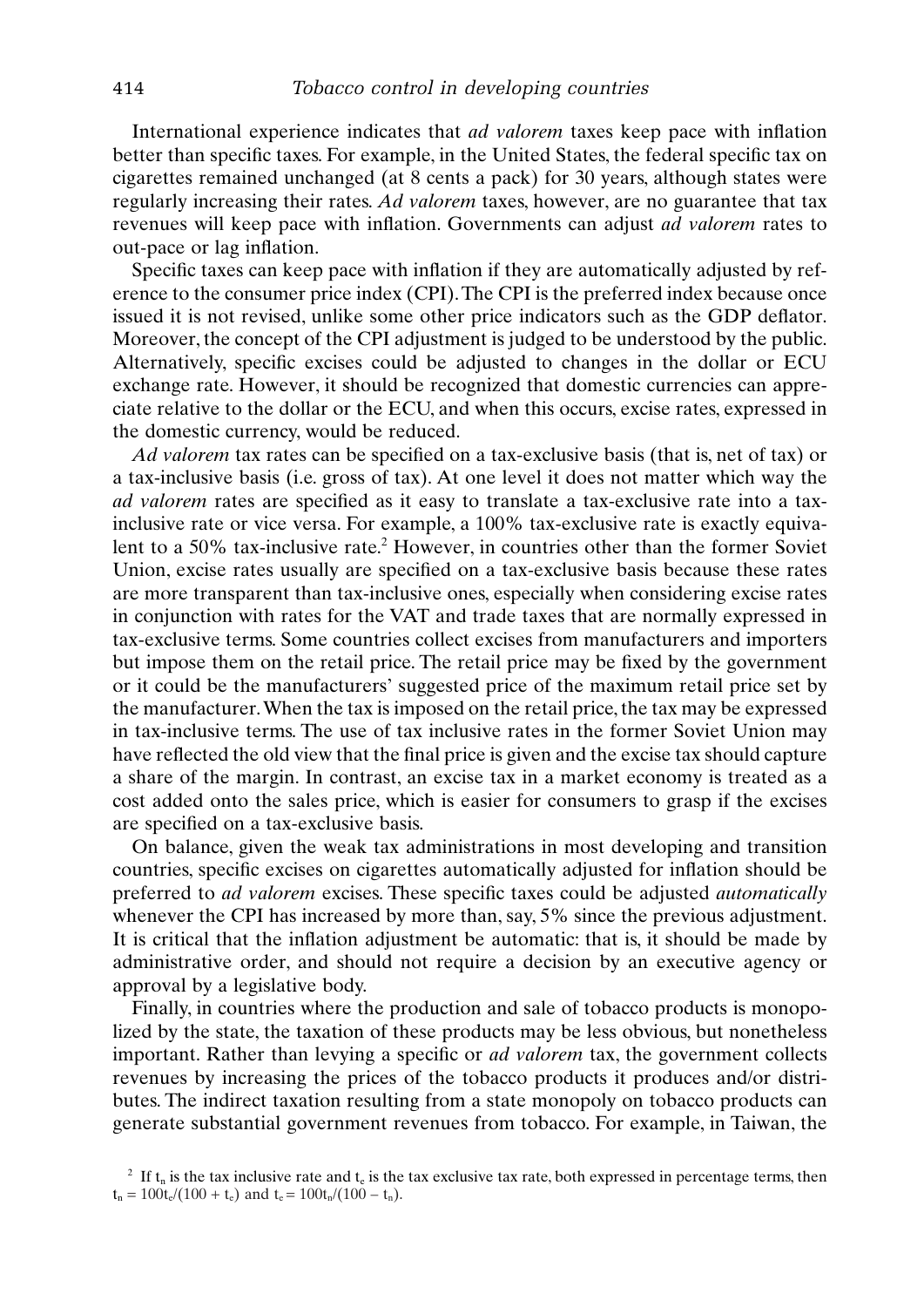government historically used its monopoly on opium, salt, camphor, wine, and tobacco products to generate significant revenues. Hsieh and Lin (1998) compared the profits earned by the Taiwan Tobacco and Wine Monopoly Bureau (TTWMB) to the average return on assets for the top 1000 firms in Taiwan (their measure of normal economic profit), to get an estimate of the excess profits earned by the state monopoly. For the period 1985–96, they estimate that the TTWMB's excess profit rate, a measure of the indirect tax associated with the government monopoly, was in the range between 28% and 51%.

## 17.2.4 Smuggling

If raising revenue is the sole justification for tobacco excises, one must recognize that some balance is required, at least in some low-income and middle-income countries where demand for tobacco products is relatively less inelastic and where smuggling may be more problematic. In general, the revenue-generating potential of cigarette and other tobacco taxes will be highest where the demands for these products is more inelastic and/or where taxes as percentages of prices are relatively low. Consider Zimbabwe, for example, where cigarette demand has been estimated to be relatively more elastic than in high-income countries (although still inelastic), with a price elasticity of demand of -0.85. For most of the past two decades, tobacco taxes as a percentage of price and tobacco tax revenues generally moved in the same direction. The exception to this was in 1984 when a sharp increase in cigarette taxes led to a significant decline in tax revenues. Part of this decline in revenue almost certainly reflects the substantial smuggling of cigarettes into Zimbabwe after the tax increase.

If the excise rates are set at very high levels, there may be a negative impact on revenues from other taxes such as income taxes and value-added taxes. Additionally, organized crime benefits from excise taxes that are higher than the government is willing and able to enforce and than the public is willing to support. What constitutes 'high' is difficult to determine, but taxes that account for 80% or more of cigarette pack price in some countries have not resulted in significant problems from smuggling. Overall, the evidence suggests that, when setting tobacco excise tax rates, key factors that must be considered in reducing the risk of smuggling include the purchasing power of local consumers, tax rates in neighboring markets, and the effectiveness of the tax authority to enforce compliance. For more detailed discussions of smuggling, see Merriman *et al*. (Chapter 15) and Joossens *et al*. (Chapter 16). In general, the more appropriate response to the threat of smuggling is the adoption and implementation of strong measures to counteract the smuggling itself.

# **17.3 Tax administration**<sup>3</sup>

Tobacco excises are generally administered similarly to customs duties. If collected at the border, then the customs procedures apply directly. However, even the tax on domestic producers follows procedures analogous to customs, with the producer's facility being analogous to a customs warehouse. To ensure that all tobacco products are

<sup>&</sup>lt;sup>3</sup> This section draws heavily on technical assistance reports and notes prepared by James Walsh and Katherine Baer of the Fiscal Affairs Department of the IMF.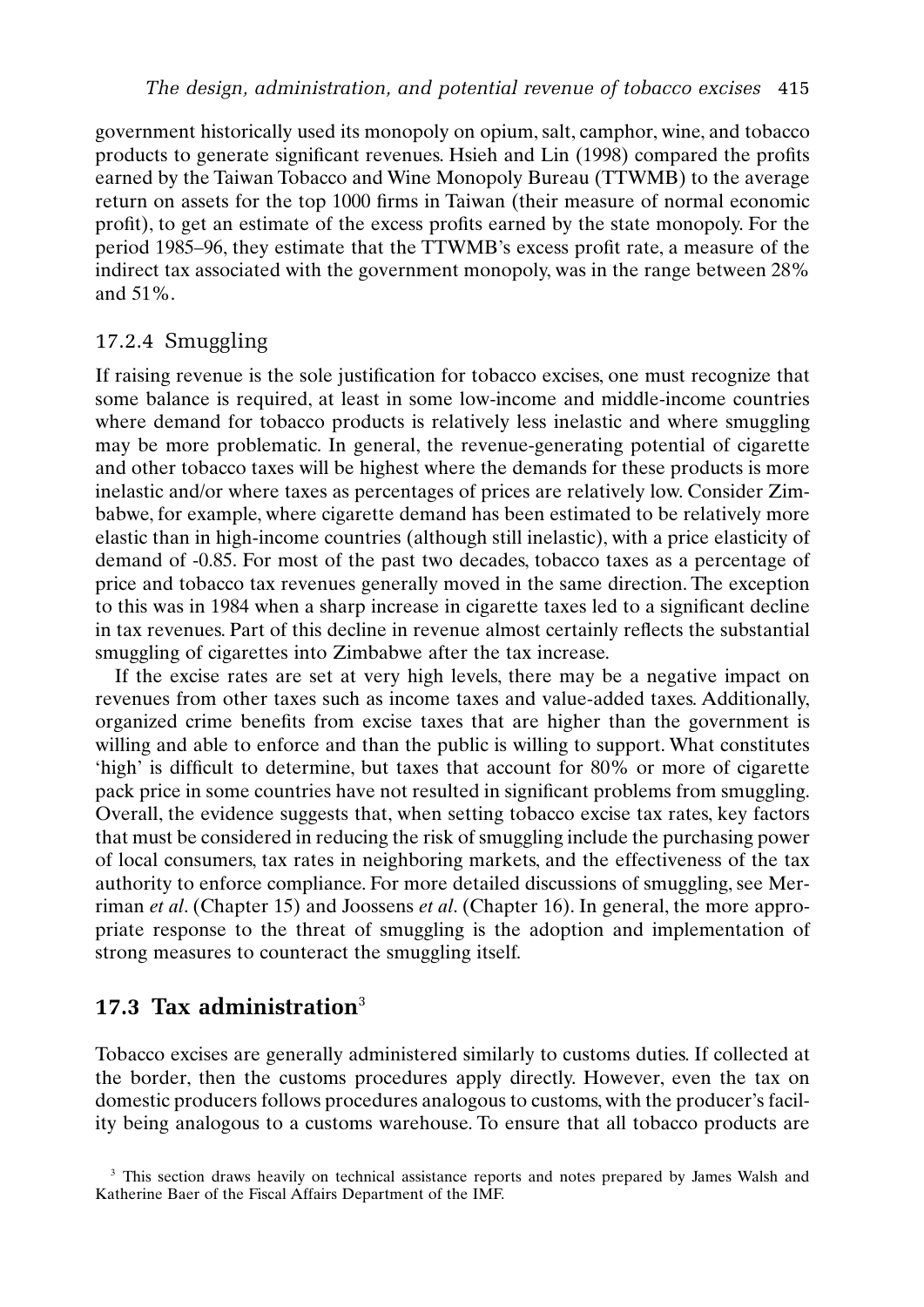covered by the excise schedule, countries may choose to define the various excises by reference to the numbers of the Harmonized System that has been adopted for tariff classification purposes and that is used by most of the trading nations of the world (Hussey and Lubick 1996).

The control of excise tax collections should be comparatively easy in relation to other taxes, particularly where there are only a small number of large excise taxpayers. Nevertheless, the administration of excises, like other taxes, requires an integrated strategy for taxpayer registration, filing and payment, collection of overdue taxes, audit, appeals, and taxpayer services. In high-income countries, excises can be administered by relying on the taxpayer to submit tax returns and then auditing the taxpayer's books of account. In low-income and middle-income countries, however, the effective enforcement of excises on tobacco products will require much greater physical control over the products.

The high degree of compliance with excise taxes that is experienced in many high-income countries is based, at least in part, on the maintenance of a professional relationship between the taxing authority and the taxpayer. Development of such professional relationships should be part of the overall strategy to strengthen tax administration and tax compliance.

#### 17.3.1 Registration and licensing

Given the importance of tobacco excises for a country's revenues, all importers on a commercial basis and all producers of these excisable goods should be required to register with the tax authority and obtain a license. In conformity with international trade practices, the licensing of importers of excisable goods should not discriminate against imports or be excessive.

Effective enforcement begins with a stringent licensing system to screen out individuals and businesses that are not likely to pay their taxes or conduct their operations in strict conformity with all laws and regulations. Before licenses are given, background checks on owners and operators may be appropriate if there is any suspicion of a criminal background or involvement with smuggling. Penalties for not obtaining a license should be relatively severe, thereby facilitating administration of the tax.The licensing system may be extended to wholesalers. In addition, retailers may be required to purchase products only from licensed importers, wholesalers, or producers.

#### 17.3.2 Timing of tax liability and tax payment

Excises on tobacco products are usually levies imposed on the production or importation of these goods; they are not levies imposed on the final sale of the goods. With appropriate physical controls (discussed below), it is much easier to determine when goods were produced or shipped than when they were sold or paid for. Although the tax liability is fixed when the goods are imported or produced, countries may permit deferment of the payment of the tax, with suitable guarantees that the tax will be paid. A deferment can allow the timing of the tax payment to coincide roughly with the time that the consumer buys the product.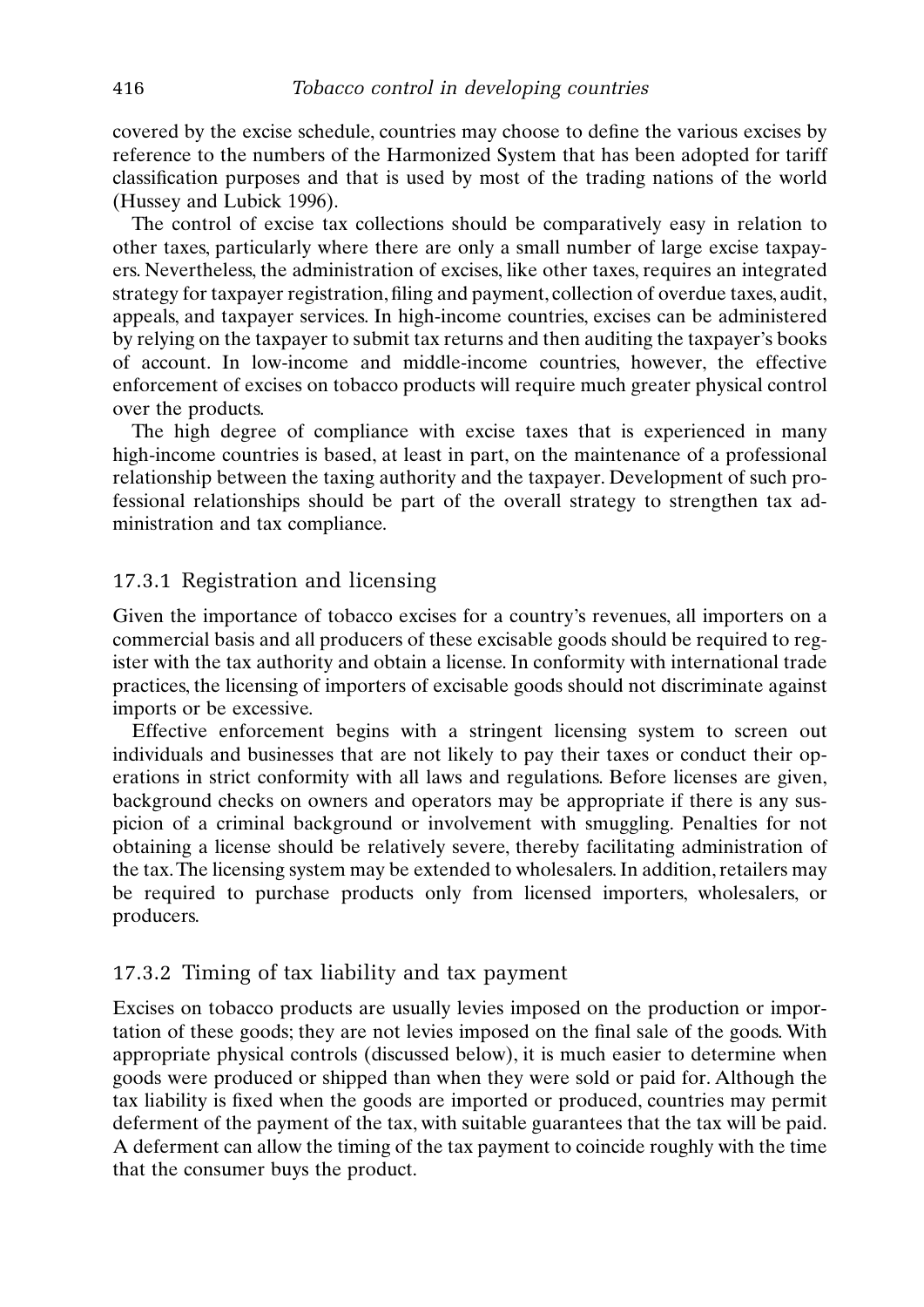## 17.3.3 Bonding

It is recognized that producers may experience cash-flow problems if they are required to maintain inventories of excisable goods on a tax-paid basis. This problem can be alleviated if producers can purchase a bond or similar security to ensure that all tax liabilities are paid. When there are bonded production facilities, the tax liability can be imposed when the excisable goods are removed from the bonded facility (i.e. released for consumption) and not when they are produced. Thus a cigarette producer could manufacture cigarettes and place them in a bonded warehouse.Tax would be due when the production is removed from the bonded warehouse unless it is withdrawn under a transfer bond for transfer to another bonded production center for further processing or it is withdrawn under an export bond for export.

# 17.3.4 Physical controls

Governments that have effective tax administration systems ensure that shipments into and out of tobacco production facilities are controlled. The producer should make records available for inspection by the tax authority on a regular basis, either weekly or monthly. Periodically, the tax authorities must take stock of the products at hand and check against the taxpayer's production and shipment records. Control may also include checking inventory by counting cigarette packs. An employee of the company may perform the actual measuring under the supervision of a tax official. To help ensure integrity, the control officials should be rotated frequently among different locations and the supervisor should make surprise visits.

High-income countries have, in the past, adopted intensive physical controls on excisable goods. For example, whisky distilleries in Scotland once had official locks on their entrances, exits, and key areas of the production process that were vulnerable to unlawful extraction. Each distillery had a resident excise officer who lived in a provided house next door to the distillery, and no activity could take place without the officer being present to unlock the locks. Similarly, in the United Kingdom, each bonded warehouse used to have a resident officer who had to unlock and lock the warehouse. Now, the United Kingdom relies on the warehouse keeper to exercise day-to-day control with official control based on spot checks and systems of audit. Some developing countries might need to consider similarly intensive controls on tobacco products. As in all such systems, however, the potential for fraud by the excise officer would have to be considered.

## 17.3.5 Use of stamps

Excise stamps are another method of ensuring payment of excise tax and ensuring that goods for which the tax appropriate for one jurisdiction has been paid do not get shipped to another.These stamps can be sold to the taxpayer, allowing the government to collect its money in advance. Alternatively, the stamps can be provided to bonded producers, with payment delayed until the excise would otherwise be payable. Stamps that represent the full payment of the excise are particularly effective for the payment of specific excises. If the price of the stamps does not represent the full payment of the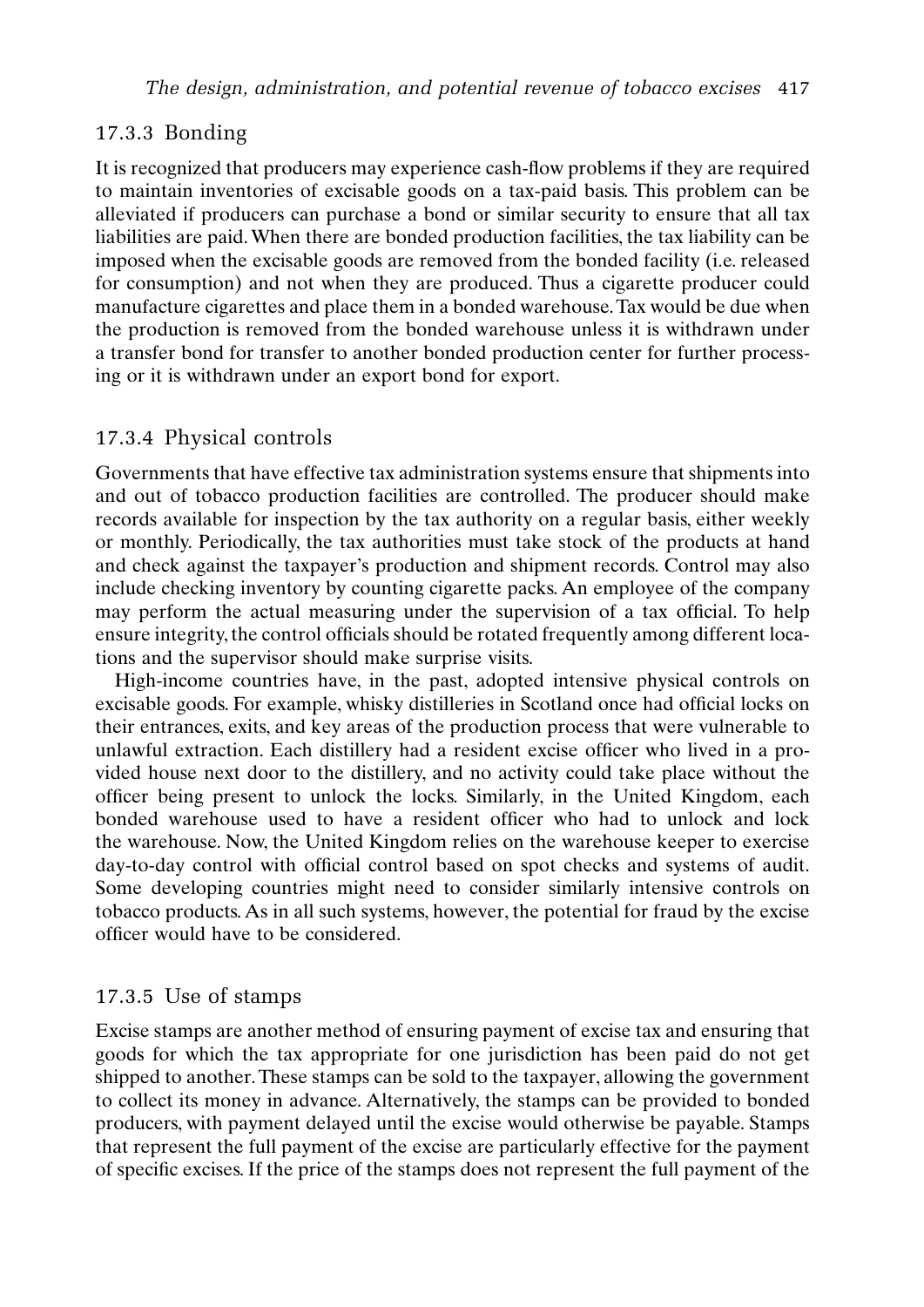excise, as in the Russian Federation, the stamps can still be used to represent payment of excises. However, the tax authority, by requiring excise taxpayers to account accurately for the storage and use of stamps, must ensure that the full excise tax is paid on products bearing stamps. In this situation, stamps can serve to complement other administrative programs to help determine the tax liabilities of producers. In the case of *ad valorem* excises, different stamps are needed for each value of the excised good. In the case of cigarettes, manufacturers can apply the excise stamp directly to the pack as part of the manufacturing process. It can then be applied under the cellophane.

The introduction of stamps involves some costs for the producers of the excised goods, both in terms of the labor and equipment needed to apply the stamps, and the slower production lines that result from the application of the stamps. Stamping machines, for example, may cost in the region of US\$40 000 each and some large taxpayers may require as many as 100 stamping machines. Stamps impose an additional cost on producers in that they lose flexibility: once stamped for one national market the product cannot than be shipped instead to another.

If a country is going to adopt excise stamps, then it must control both the excisable good and the stamps. In many countries, the excise stamps are re-used. In some countries, stamps have been easy to counterfeit. To limit counterfeiting, stamps should be of high quality, difficult to duplicate, serially numbered, and adhere to the package so that they will be broken when the package is opened. Stamps will serve little purpose in control unless their utilization is monitored at the retail level and retailers believe that the stamp program is being strictly enforced. There must be strong penalties or criminal sanctions for producing or possessing counterfeit stamps and for persons who deal in illicit products. Similarly, it should be an offence for a retailer or wholesaler to possess tobacco products that do not bear authentic stamps. Governments need to have the authority to revoke the operating licenses for retailers and wholesalers who are repeat offenders.

## 17.3.6 Refunds and credits

The excise law should provide for a refund or credit of excise tax previously paid on a product that is destroyed prior to being marketed or that is returned to the manufacturer. In addition, if excise stamps are used, stamps destroyed or damaged in transit or in the manufacturing process should be fully credited to the manufacturer. In these instances, there is no excisable sale or use of the product.

## 17.3.7 Floor stocks tax

To limit the opportunities for evasion and to ease administration, tobacco excises, as discussed earlier, should be levied at the manufacturing stage. However, whenever excise rates are increased, a tax can be imposed on the 'floor stocks', of the excised goods held by distributors and retailers on the date of the tax increase. This 'floorstocks tax' limits the downstream windfalls that can result from tax increases that take effect on price immediately, even when distributors and retailers are holding inventory that was taxed at the previous lower rate. A floor-stocks tax is not needed every time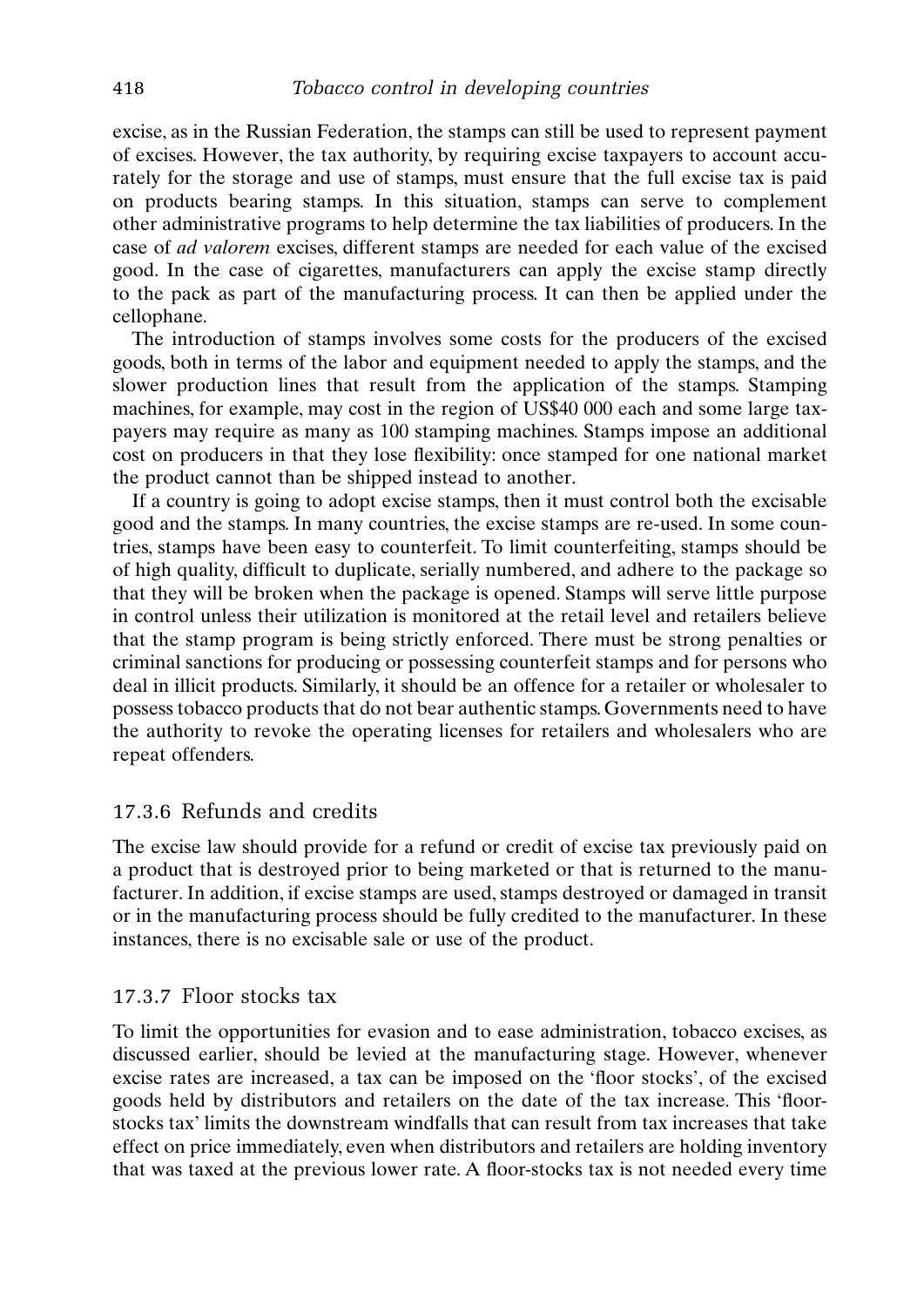an excise rate is increased, only when the rate increase is significant. Also, any floorstocks tax should exempt a *de minimis* holding of inventory.

# **17.4 Tax rates and revenues**

We turn now to the discussion of the revenue-generating potential of tobacco taxes. A key question is the level at which tobacco tax rates should be set. If tobacco excises are viewed as an internalization of the social costs of smoking (see Chapter 4 and Chapter 6), one could attempt to measure this cost and to set the tax rates accordingly. If the purpose of the excise is to deter the consumption of tobacco, one could estimate the effect of higher prices on the demand for tobacco, and set the tax rate to reduce consumption to target levels in the short and longer term. As discussed elsewhere, however, the factors that govern the determination of optimal taxes are quite complex and will vary, depending on what the taxes are intended to accomplish (see Chapter 10 for a lengthier discussion of these issues). Historically, however, taxes on cigarettes and other tobacco products have been seen more simply as an efficient source of revenues, and their design has been driven primarily by this motive.

## 17.4.1 European Union tax rates and transition economies

The tax rates levied on tobacco products in the European Union (EU) may provide a benchmark for certain transition economies in Central and Eastern Europe, and the former Soviet Union for the following reasons:

- (1) the EU is the largest trade partner of these economies, and is likely to become increasingly so;
- (2) the EU raises substantial tax revenue from excises; and
- (3) the EU rates are a demonstration of what can be supported and accepted by market economies within a European culture.

The EU requires member countries to impose minimum rates, subject to certain agreed derogations (Table 17.2). The EU originally proposed, in its White Paper on *Completing the Internal Market*, that the excise rates on alcohol, tobacco, and petroleum products within the EU should be fully harmonized (Commission on the European Communities, COM(85)).When agreement could not be reached on harmonized rates, the EU in 1992 adopted minimum rates that were set sufficiently low that most countries did not have to increase their excise rates. At the end of 1998, excises on cigarettes in the EU countries ranged from 34 ECU/1000 cigarettes in Spain to 156 ECU/1000 cigarettes in the United Kingdom (Table 17.3)

### 17.4.2 Tobacco excise tax revenues

Tobacco tax revenues have accounted for more than 10% of total excise tax revenues and more than 1% of total tax revenues in many countries (Table 17.4). The share of tobacco taxes in total tax revenues and excise tax revenues strongly depends on the proportion of the cigarette pack price that is due to excise tax, the amount of cigarette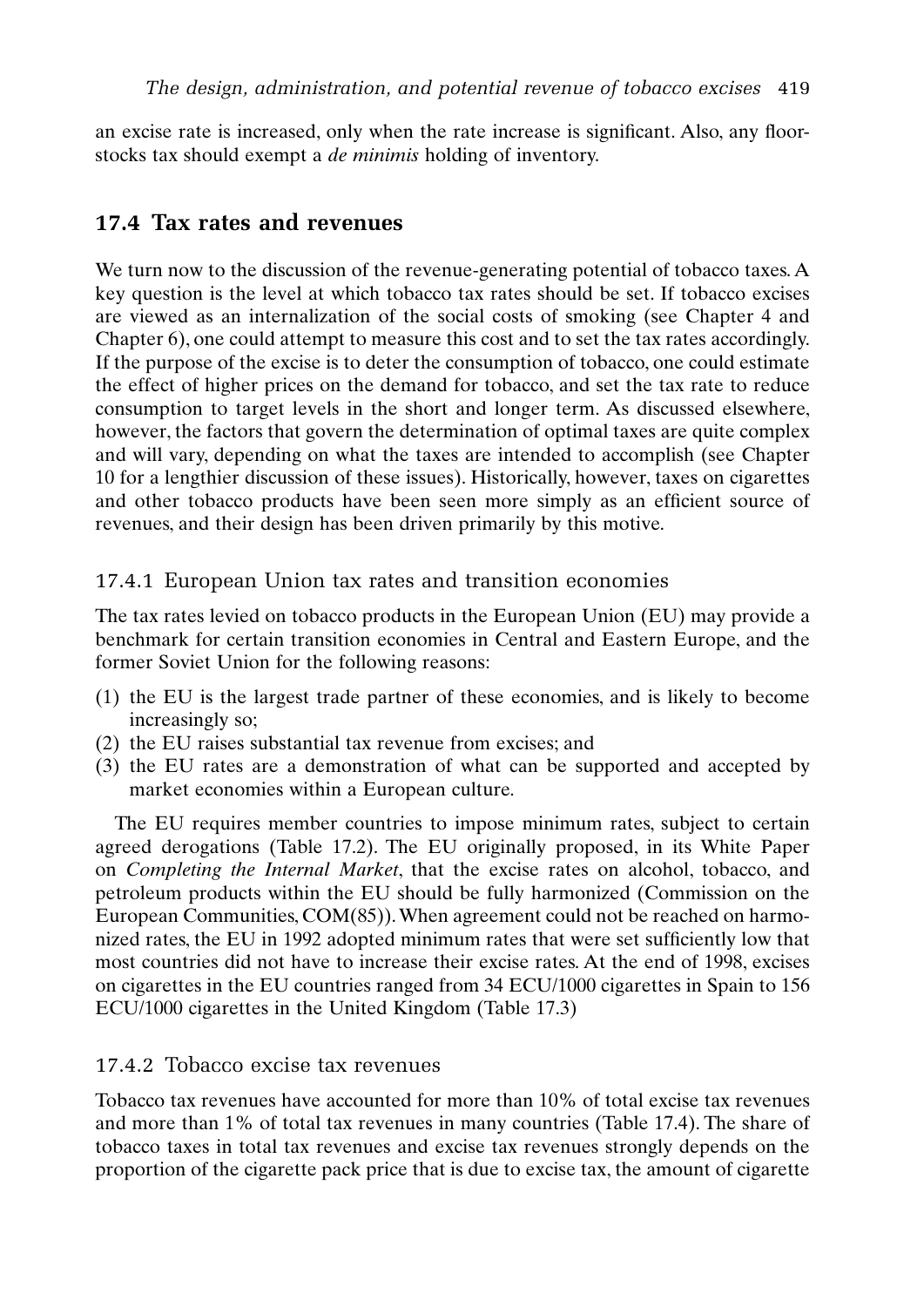| Tobacco products         | Amount or rate (in ECU)                                    |
|--------------------------|------------------------------------------------------------|
| Cigarettes               | 57% of retail sales price                                  |
| Fine cut smoking tobacco | 30% of retail selling price of ECU 20/kg                   |
| Cigars and cigarillos    | 5% of retail selling price of ECU 7/1000 items or ECU 7/kg |
| Other smoking tobacco    | 20% of retail selling price or ECU 15/kg                   |

**Table 17.2** Minimum tobacco excise duty rates in the European Union

Source: Commission of the European Communities, COM(95) 285 final, September 13, 1995. Rate consists of specific plus ad valorem rates, excluding VAT. Retail sale price includes all taxes and refers to cigarettes of the most popular price category. Each member State's excise duty on cigarettes must consist of two parts; one *ad valorem*, and one specific, with the specific element representing between 5% and 55% of the total tax burden (excise plus VAT) of the most popular category of cigarettes sold in that member State.

Member States Excise yield/1000 cigarettes (in ECU) Austria 66.35 Belgium 74.48 Denmark 123.59 Finland 108.74 France 85.62 Germany 76.29 Greece 55.52 Ireland 120.11 Italy 55.65 Luxembourg 52.53 Netherlands 68.98 Portugal 56.86 Spain 33.90 Sweden 107.55 United Kingdom 155.99

**Table 17.3** Cigarette excise yield in EU Countries, January 1, 1995

Source: European Commission, *Excise Duty Tables* (December 1998).

expenditures, and the other taxes paid for goods and services as a proportion of income.4 As the data in Table 17.4 illustrate, taxes that account for a significant share of price can be supported and accepted by market economies and can generate significant revenues.

```
4 \text{ TER/TTR} = (\text{TER/CSC}) * (\text{CSC/GDP}) * (\text{GDP/TTR}) (*denotes 'multiplied by')
```
Where: TER (Tobacco Excise Revenue) = number of cigarettes consumed  $*$  tax rate, and TTR (Total Tax Revenue) = tax revenues from excise taxes (including tobacco excises), and other goods and services. CSC (Consumer Spending on Cigarettes) = number of cigarettes consumed \* cigarette price, and GDP = Gross Domestic Product. Similarly the percentage share of cigarette excise tax revenue in excise tax revenue is equal to:

TER/ER =  $(TER/CSC)$  \*  $(CSC/GDP)$  \*  $(GDP/TTR)$  \*  $(TTR/ER)$ , where  $ER$  = Excise Revenue.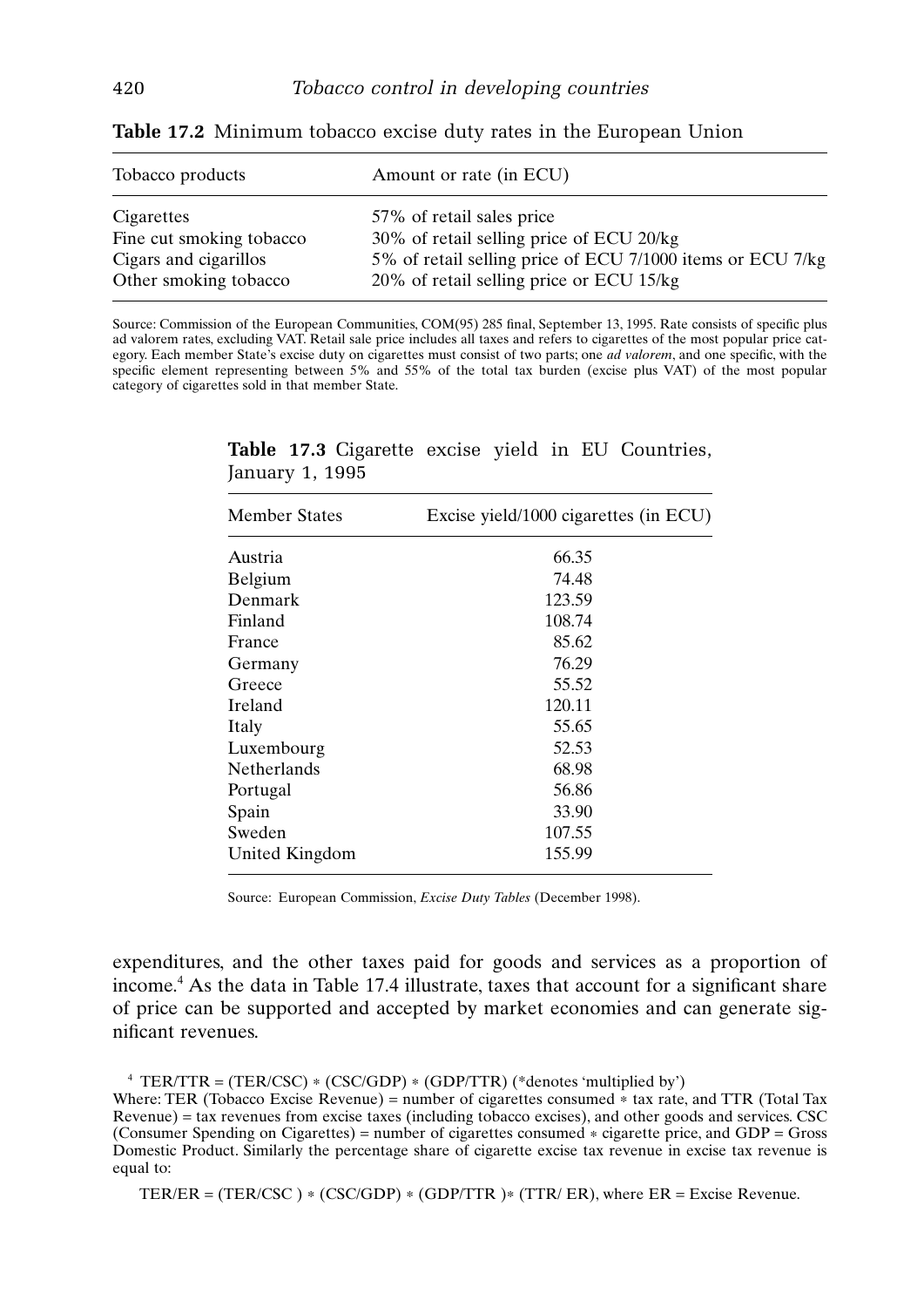|                     | Cigarette excise<br>as a percentage of | Tobacco excise tax revenues as a<br>percentage of: |                     |
|---------------------|----------------------------------------|----------------------------------------------------|---------------------|
|                     | price                                  | Total tax revenues                                 | Excise tax revenues |
| High-income         |                                        |                                                    |                     |
| Australia           | 65                                     | 3.38                                               | 28.00               |
| Austria             | 73                                     | 0.16                                               | 2.58                |
| Denmark             | 84                                     | 2.03                                               | 18.84               |
| Finland             | 73                                     | 2.03                                               | 12.26               |
| France              | 75                                     | 0.37                                               | 5.18                |
| Germany             | 72                                     | 1.38                                               | 11.89               |
| Japan               | 60                                     | 0.02                                               | 0.34                |
| Korea, Rep.         | 60                                     | 3.46                                               | 27.54               |
| Netherlands         | 72                                     | 1.44                                               | 21.30               |
| Norway              | 78                                     | 1.76                                               | 10.37               |
| Spain               | 72                                     | 2.37                                               | 24.69               |
| Sweden              | 69                                     | 1.63                                               | 12.23               |
| Switzerland         | 52                                     | 1.69                                               | 73.61               |
| UK                  | 78                                     | 3.23                                               | 25.38               |
| <b>US</b>           | 30                                     | 0.44                                               | 12.50               |
|                     |                                        |                                                    |                     |
| Upper-middle        |                                        |                                                    |                     |
| Argentina           | 70                                     | 4.34                                               | 36.89               |
| <b>Brazil</b>       | 75                                     | 7.37                                               | 66.23               |
| Chile               | 70                                     | 4.10                                               | 40.82               |
| Croatia             |                                        | 0.82                                               | 6.76                |
| Greece              | 73                                     | 8.69                                               | 35.31               |
| Hungary             | 42                                     | 0.02                                               | 0.21                |
| Mexico              | 60                                     | 1.41                                               | 13.10               |
| San Marino          |                                        | 3.35                                               | 10.58               |
| Poland              | 39                                     | 3.26                                               | 28.27               |
| Seychelles          | 44                                     | 3.71                                               |                     |
| South Africa        | 33                                     | 1.15                                               | 22.38               |
| Uruguay             | 60                                     | 2.64                                               | 23.27               |
| Lower middle-income |                                        |                                                    |                     |
| <b>Bulgaria</b>     | 42                                     | 3.63                                               | 36.58               |
| Colombia            | 45                                     | 0.91                                               | 17.73               |
| Costa Rica          | 75                                     | 1.58                                               | 12.67               |
| Egypt Rep.          | 57                                     | 1.34                                               | 6.58                |
| Estonia             | 70                                     | 1.29                                               | 14.87               |
| Indonesia           | 30                                     | 3.38                                               | 68.57               |
| Lithuania           |                                        | 0.16                                               | 1.42                |
| Romania             |                                        | 0.20                                               | 4.73                |
| Turkey              | 42                                     | 0.21                                               | 1.90                |
| Venezuela           | 50                                     | 2.30                                               | 56.93               |
| Low-income          |                                        |                                                    |                     |
| China               | 40                                     | 2.79                                               | 15.22               |
| India               | 75                                     | 2.43                                               | 6.53                |
| Kenya               |                                        | 0.09                                               | 0.63                |
|                     | 73                                     | 6.37                                               | 75.68               |
| Nepal               |                                        |                                                    |                     |
| Pakistan            | 73                                     | 0.11                                               | 0.43                |
| Zambia              | 30                                     | 0.04                                               | 0.23                |
| Zimbabwe            | 80                                     | 1.17                                               | 22.81               |

**Table 17.4** Tobacco excise tax rates and revenues as % of total tax and excise tax revenues for countries by income group, 1994–95

Source: unpublished data, IMF, WHO, and the World Bank Tobacco Survey.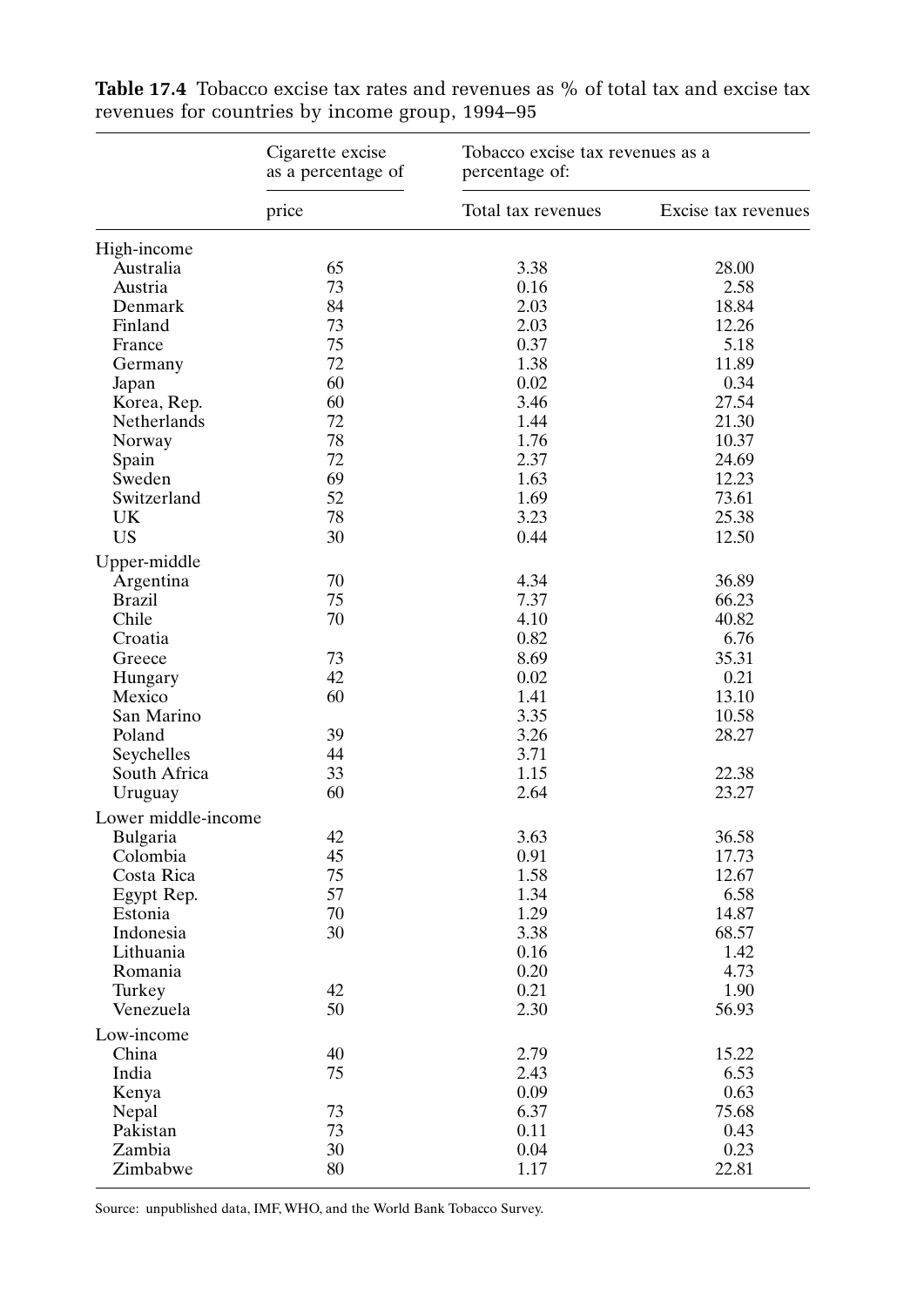#### 17.4.3 Potential revenue from cigarette excises

When forecasting excise revenues, it is necessary to consider whether the excises are *ad valorem* or specific, and, if specific, whether they are indexed for inflation. To estimate the revenue effect of changes in excise rates, the following reasonably straightforward calculation is required: multiply the tax base by the increase in the tax rate and adjust this for changes in the tax base. To illustrate, assume initially that a specific excise tax of 10 rupees per pack represents 50% of the retail price of cigarettes (i.e. 20 rupees per pack). If sales were 10 million packs per year, excise revenue would be 100 million rupees. If the excise is increased by 10% to 11 rupees per pack, the price of cigarettes will rise by 5% to 21 rupees per pack. If the demand elasticity for cigarettes is –0.8, the 5% increase in the price of cigarettes will reduce the demand for cigarettes by 4% to 9.6 million packs per year. Thus tax revenue will increase by 5.6 million rupees (11  $\times$  9.6 million – 10  $\times$  10 million), or by 5.6%.

The estimates from a similar exercise conducted for 70 countries are presented in Table 17.5. These estimates were obtained using data obtained from the World Health Organization (WHO 1997) and a commercial database (Market Tracking International 1999) on cigarette prices, taxes as a percentage of price, and current cigarette consumption. Based on these data, the impact of a 10% increase in cigarette taxes on cigarette consumption and cigarette tax revenues is estimated. Based on the literature on cigarette demand (see Chapter 10), the short-run price-elasticity of demand for cigarettes is assumed to be –0.8 in low-income and middle-income countries and –0.4 in high-income countries. In addition, the tax increase is assumed to be fully passed on to smokers; that is, the 10% increase in the tax is assumed to lead to an x% increase in price, where x is equal to one-tenth of the percentage of cigarette price accounted for by taxes.

These estimates imply that a modest 10% increase in cigarette taxes would lead to a reduction of just over 3% in total cigarette consumption in these 70 countries.Moreover, total cigarette tax revenues would rise by nearly 7% as a result of this tax increase. Given the relatively more elastic demand in low-income and middle-income countries, cigarette consumption would fall by more in these countries (3.45%) than it would in high-income countries (2.24%).While cigarette tax revenues would rise significantly in all countries, the percentage in low-income and middle-income countries would be somewhat smaller (4.8%) than that in high-income countries (7.2%), due to the relatively larger decline in consumption in these countries and the lower share of cigarette price accounted for by excises. In general, the reduction in cigarette consumption is smaller and the rise in revenues larger when tax accounts for a relatively smaller share of price, all else being equal. Larger tax increases would lead to larger reductions in consumption but continue to generate significant increases in tax revenues.

A few caveats should be noted concerning the revenue-generating potential of tax increases on cigarettes and other tobacco products. First, in the exercise presented above, the price-elasticity of demand was assumed to be constant. Changes in this assumption would produce different estimates for the effects of changes in tobacco taxes on demand and tax revenues. If a linear demand curve is assumed, then the priceelasticity of demand will rise as taxes and prices rise, implying more rapid reductions in demand and smaller increases in tax revenues than estimated when the price-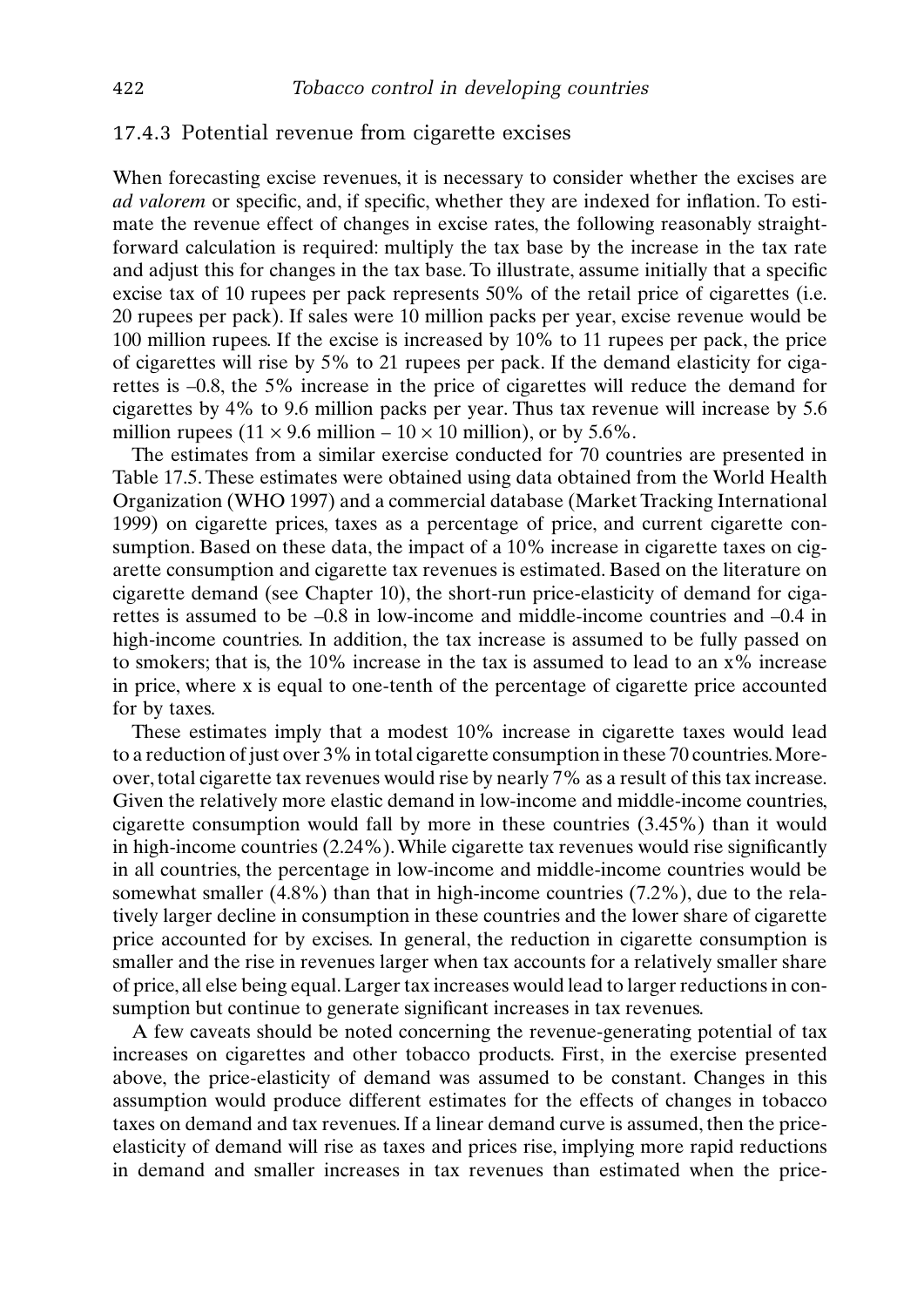| Country             | Change in<br>cigarette<br>consumption $(\% )$ | Change in<br>cigarette<br>tax revenues $(\% )$ |
|---------------------|-----------------------------------------------|------------------------------------------------|
| Lower middle-income |                                               |                                                |
| <b>Belize</b>       | $-2.24$                                       | 7.54                                           |
| Bolivia             | $-4.88$                                       | 4.63                                           |
| Bulgaria            | 3.33                                          | 6.33                                           |
| Colombia            | $-3.60$                                       | 6.04                                           |
| Costa Rica          | $-6.00$                                       | 3.40                                           |
| Dominican Rep.      | $-1.07$                                       | 8.82                                           |
| Egypt               | $-4.56$                                       | 4.98                                           |
| El Salvador         | $-3.40$                                       | 6.26                                           |
| Estonia             | $-5.60$                                       | 3.84                                           |
| Jamaica             | $-3.36$                                       | 6.30                                           |
| Moldova             | $-1.49$                                       | 8.36                                           |
| Panama              | $-4.80$                                       | 4.72                                           |
| Paraguay            | $-0.80$                                       | 9.12                                           |
| Philippines         | $-5.06$                                       | 4.44                                           |
| Slovak Rep.         | $-2.76$                                       | 6.97                                           |
| Thailand            | $-4.96$                                       | 4.54                                           |
| Turkey              | $-3.36$                                       | 6.30                                           |
| Low-income          |                                               |                                                |
| Albania             | $-5.60$                                       | 3.84                                           |
| Armenia             | $-4.00$                                       | 5.60                                           |
| Bangladesh          | $-2.40$                                       | 7.36                                           |
| Cambodia            | $-1.60$                                       | 8.24                                           |
| China               | $-3.23$                                       | 6.45                                           |
| Honduras            | $-0.80$                                       | 9.12                                           |
| India               | $-6.00$                                       | 3.40                                           |
| Indonesia           | $-2.40$                                       | 7.36                                           |
| Nepal               | $-5.86$                                       | 3.56                                           |
| Pakistan            | $-5.84$                                       | 3.58                                           |
| Sri Lanka           | $-1.91$                                       | 7.90                                           |
| Vietnam             | $-2.88$                                       | 6.83                                           |
| Zambia              | $-2.40$                                       | 7.36                                           |
| Zimbabwe            | $-6.40$                                       | 2.96                                           |
| High-income         |                                               |                                                |
| Australia           | $-2.60$                                       | 7.14                                           |
| Austria             | 2.92                                          | 6.97                                           |
| Belgium             | $-3.00$                                       | 6.70                                           |
| Canada              | $-2.05$                                       | 7.74                                           |
| Denmark             | $-3.36$                                       | 6.30                                           |
| Finland             | $-2.92$                                       | 6.79                                           |
| France              | $-3.00$                                       | 6.70                                           |
| Germany             | $-2.88$                                       | 6.83                                           |

**Table 17.5** Estimated impact of a 10% increase in cigarette taxes on cigarette consumption and cigarette tax revenues, various countries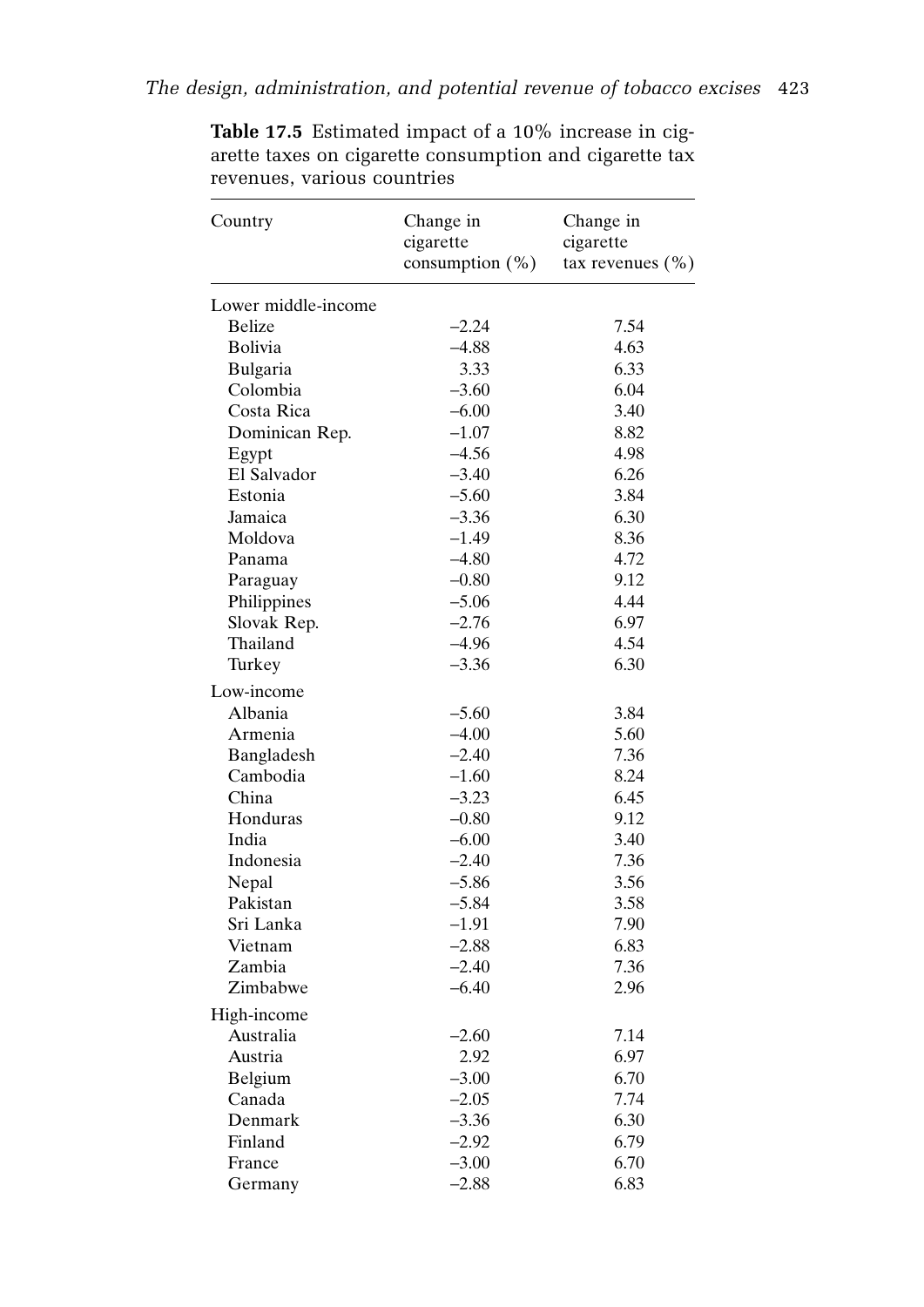| Country              | Change in<br>cigarette<br>consumption $(\%)$ | Change in<br>cigarette<br>tax revenues $(\% )$ |
|----------------------|----------------------------------------------|------------------------------------------------|
| Ireland              | $-3.00$                                      | 6.70                                           |
| Italy                | $-2.92$                                      | 6.79                                           |
| Japan                | $-2.40$                                      | 7.36                                           |
| Korea, Republic      | $-2.40$                                      | 7.36                                           |
| Netherlands          | $-2.88$                                      | 6.83                                           |
| New Zealand          | $-2.72$                                      | 7.01                                           |
| Norway               | $-3.12$                                      | 6.57                                           |
| Portugal             | $-3.24$                                      | 6.44                                           |
| Singapore            | $-2.92$                                      | 6.79                                           |
| Spain                | $-2.88$                                      | 6.83                                           |
| Sweden               | $-2.76$                                      | 6.96                                           |
| Switzerland          | $-2.08$                                      | 7.71                                           |
| Taiwan               | $-0.15$                                      | 9.84                                           |
| United Kingdom       | $-3.12$                                      | 6.57                                           |
| <b>United States</b> | $-1.20$                                      | 8.68                                           |
| Upper middle-income  |                                              |                                                |
| Argentina            | $-5.60$                                      | 3.84                                           |
| <b>Brazil</b>        | $-6.00$                                      | 3.40                                           |
| Chile                | $-5.60$                                      | 3.84                                           |
| Czech Republic       | $-0.01$                                      | 9.99                                           |
| Greece               | $-2.92$                                      | 6.79                                           |
| Hungary              | $-3.39$                                      | 6.27                                           |
| Malaysia             | $-2.67$                                      | 7.06                                           |
| Mexico               | $-4.83$                                      | 4.69                                           |
| Slovenia             | $-5.04$                                      | 4.46                                           |
| South Africa         | $-2.66$                                      | 7.07                                           |
| Uruguay              | $-4.80$                                      | 4.72                                           |
| Poland               | $-3.14$                                      | 6.55                                           |

**Table 17.5** (*cont.*)

Source: authors' calculations.

elasticity of demand is assumed to be constant. Indeed, this linear demand curve and the resulting rising elasticity would imply an inverted U-shaped relationship between tobacco taxes and tobacco revenues, where initial increases in taxes would lead to increased revenues but beyond some point, additional increases would lead to disproportionately large reductions in demand, thereby causing revenues to fall. In contrast, given that most studies conclude that the demands for cigarettes and other tobacco products are inelastic, assuming a constant elasticity of demand based on these estimates would imply that even very large increases in tobacco taxes would always generate increases in tax revenues. Either assumption could be questioned and, in reality, the revenue effects of a tax increase are likely to fall somewhere between the predictions obtained from the two. The impact of the assumption about the shape of the demand curve, however, is relatively small for the modest tax increase discussed above.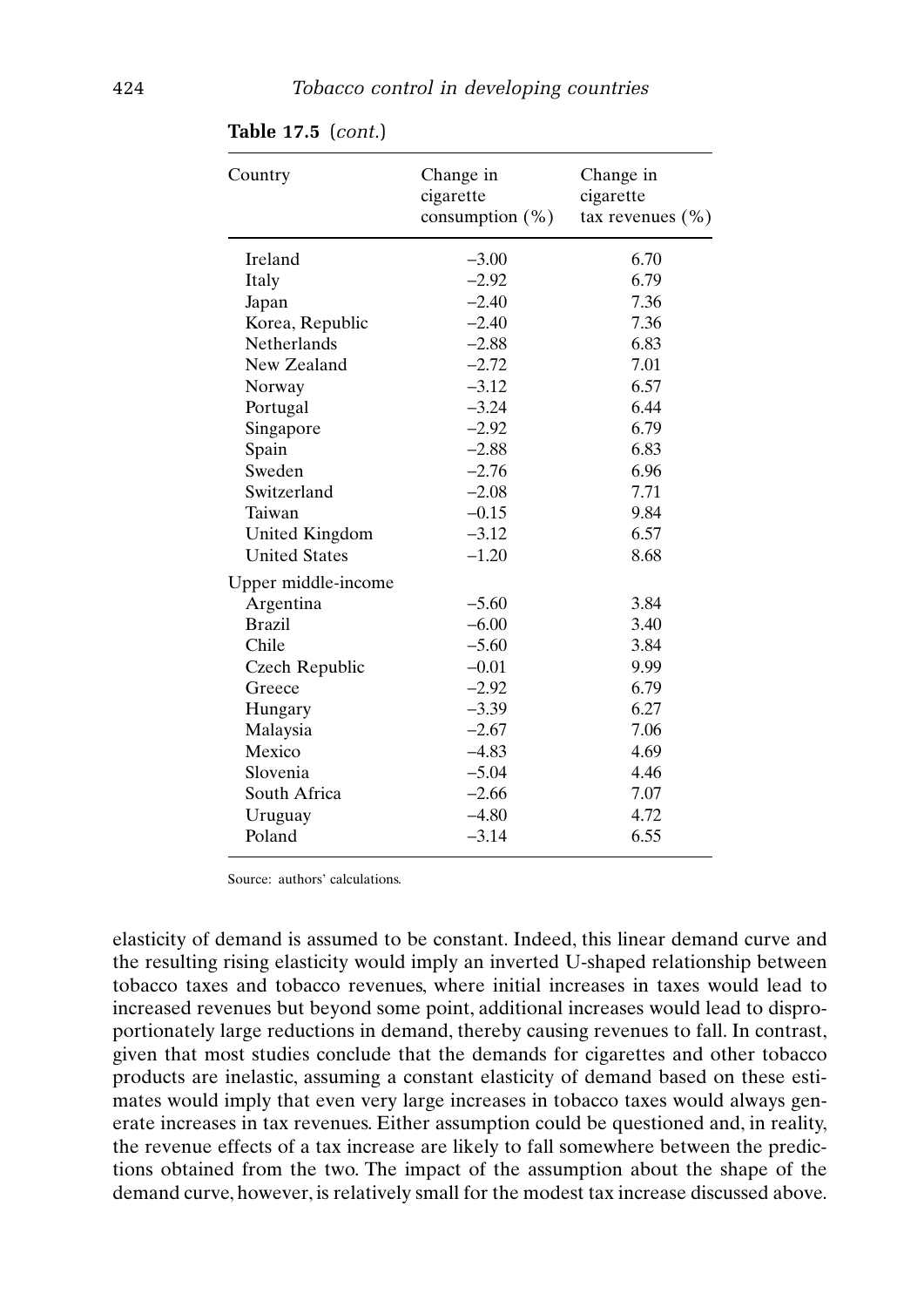A second caveat is that, in the exercise presented above, and consistent with much of the empirical literature, it was assumed that an increase in tobacco taxes was fully passed on to consumers. The impact of tobacco tax increases on tax revenues will depend on how the tobacco industry responds to the tax increase.To some extent, given the monopoly power of firms in the industry, tobacco companies can adjust their pricing so that the resulting tax revenues fall short of their expected levels. As noted earlier, Townsend (1998) suggested that one disadvantage of an *ad valorem* tax system is that the tobacco industry might keep prices, and consequently tax revenues, below where they would otherwise be. Similarly, if tobacco companies use a scheduled tax increase as an opportunity for an oligopolistic price increase that is greater than the tax increase (as suggested by Harris 1987), then the greater-than-expected decline in demand would lead to a smaller-than-expected increase in tax revenues.

# **17.5 Conclusion**

Countries that need to generate additional tax revenue often adopt increases in tobacco excise rates. In addition to the increased revenues, however, there are also health benefits from reduced tobacco consumption. In setting tobacco tax rates, governments need to take into account several factors, including the impact of smuggling, cross-border shopping, and duty-free purchases. It is in the interest of governments to reduce tobacco smuggling, not only to increase excise revenues but also to limit the loss of revenues from other taxes, including income taxes and value-added taxes, as underground transactions replace legal ones. Ultimately, tobacco excise tax rates should consider the purchasing power of the local consumers, rates in neighboring countries, and, above all, the ability and willingness of the tax authority to enforce compliance. As the exercise in this chapter demonstrates, increases in tobacco excise taxes can generate significant increases in tobacco tax revenues.

With respect to the structure of tobacco excises, countries should tax all types of tobacco—cigarettes, cigars, pipe tobacco, snuff or chewing tobacco, and hand-rolling tobacco. The best international practice is to impose excises on the destination basis under which imports are taxed and exports are freed of tax. Excises can be either specific taxes (based on quantity) or *ad valorem* (based on value). If a primary purpose of the excise is to discourage tobacco consumption, a strong case can be made for specific excises that would impose the same tax per cigarette. Specific taxes also are easier to administer, because it is necessary only to determine the physical quantity of the product taxed, and not its value. *Ad valorem* taxes, however, may keep pace with inflation better than specific taxes, even specific taxes that are adjusted fairly frequently.

The administration of domestic tobacco excises requires an integrated strategy for taxpayer registration, filing and payment, collection of overdue taxes, audit, and taxpayer services. Low-income and middle-income countries may need to treat tobacco production facilities as extra-territorial,and administer excises similar to customs duties.The tax authority is required to control shipments into and out of the production facility. Excise stamps can assist in ensuring the payment of excises and ensuring that goods that have paid the tax appropriate for one jurisdiction are not shipped to another.The introduction of stamps,however,involves some costs for producers of excised goods.Stamps will serve little purpose in control unless their utilization is monitored at the retail level.